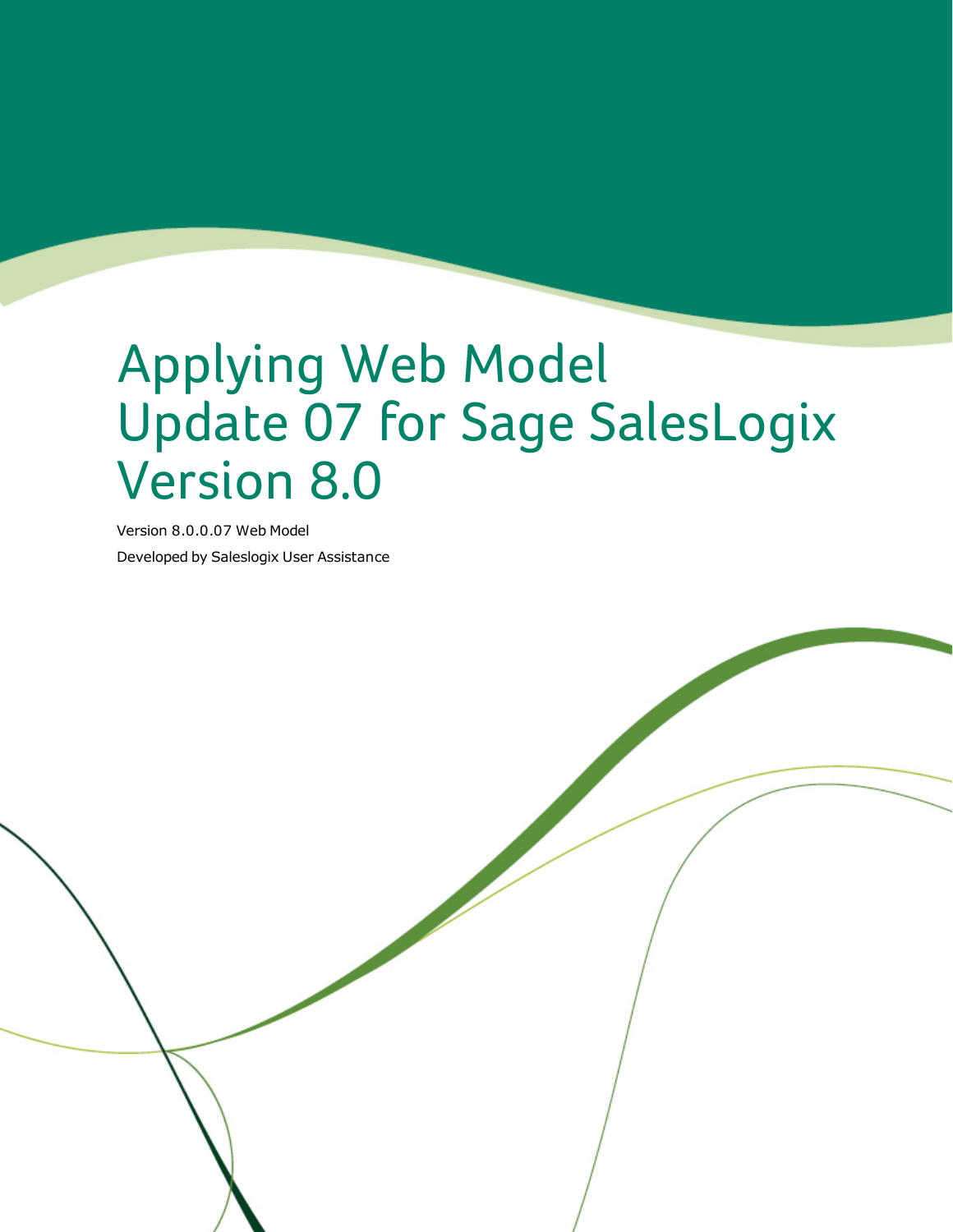# **Applying Web Model Update 07 for Sage SalesLogix v8.0**

| <b>Documentation</b><br><b>Comments</b> | This documentation was developed by Saleslogix User Assistance. For<br>content revisions, questions, or comments, contact the Saleslogix<br>writers at saleslogix.techpubs@swiftpage.com.                                                                                                                                                                                                                                                                                                                                                                                                                                                                                                                                                                                 |
|-----------------------------------------|---------------------------------------------------------------------------------------------------------------------------------------------------------------------------------------------------------------------------------------------------------------------------------------------------------------------------------------------------------------------------------------------------------------------------------------------------------------------------------------------------------------------------------------------------------------------------------------------------------------------------------------------------------------------------------------------------------------------------------------------------------------------------|
| <b>Address</b>                          | Saleslogix<br>8800 North Gainey Center Drive, Suite 200<br>Scottsdale, AZ 85258<br><b>USA</b>                                                                                                                                                                                                                                                                                                                                                                                                                                                                                                                                                                                                                                                                             |
| Version                                 | Version 8.0.0.07 Web Model<br>2014                                                                                                                                                                                                                                                                                                                                                                                                                                                                                                                                                                                                                                                                                                                                        |
| Copyright                               | Copyright © 1997-2014, SalesLogix N.A, LLC. All rights reserved                                                                                                                                                                                                                                                                                                                                                                                                                                                                                                                                                                                                                                                                                                           |
|                                         | This product and related documentation are protected by copyright and<br>are distributed under licenses restricting their use, copying,<br>distribution, and decompilation. No part of this product or related<br>documentation may be reproduced in any form by any means without<br>prior written authorization of Saleslogix and its licensors, if any.                                                                                                                                                                                                                                                                                                                                                                                                                |
| <b>Trademarks</b>                       | Swiftpage, Act!, SalesLogix, and the Swiftpage product and service<br>names mentioned herein are registered trademarks or trademarks of<br>Swiftpage ACT! LLC, or its affiliated entities. All other trademarks are<br>property of their respective owners.                                                                                                                                                                                                                                                                                                                                                                                                                                                                                                               |
| <b>Disclaimer</b>                       | Saleslogix has thoroughly reviewed this manual. All statements,<br>technical information, and recommendations in this manual and in any<br>guides or related documents are believed reliable, but the accuracy and<br>completeness thereof are not guaranteed or warranted, and they are<br>not intended to be, nor should they be understood to be,<br>representations or warranties concerning the products described.<br>Saleslogix assumes no responsibility or liability for errors or<br>inaccuracies with respect to this publication or usage of information.<br>Further, Saleslogix reserves the right to make changes to the<br>information described in this manual at any time without notice and<br>without obligation to notify any person of such changes. |
| <b>Technical Support</b>                | Technical Support is available to Saleslogix customers with support<br>contracts directly from Swiftpage, and to Certified Business Partners.<br>Calls are answered during business hours, Monday through Friday,<br>excluding holidays.                                                                                                                                                                                                                                                                                                                                                                                                                                                                                                                                  |
|                                         | Partners with a valid technical support contract and a Web access code<br>can request technical support electronically on the Partner Support<br>Portal Web site: www.saleslogix.com/partners.                                                                                                                                                                                                                                                                                                                                                                                                                                                                                                                                                                            |
|                                         | Customers with a valid technical support contract and a Web access<br>code can request technical support electronically on the Customer<br>Support Portal Web site: www.saleslogix.com/customers.                                                                                                                                                                                                                                                                                                                                                                                                                                                                                                                                                                         |
|                                         | Revisions to this book are available through both Portal Web sites.<br>Check regularly for current Saleslogix product documentation.                                                                                                                                                                                                                                                                                                                                                                                                                                                                                                                                                                                                                                      |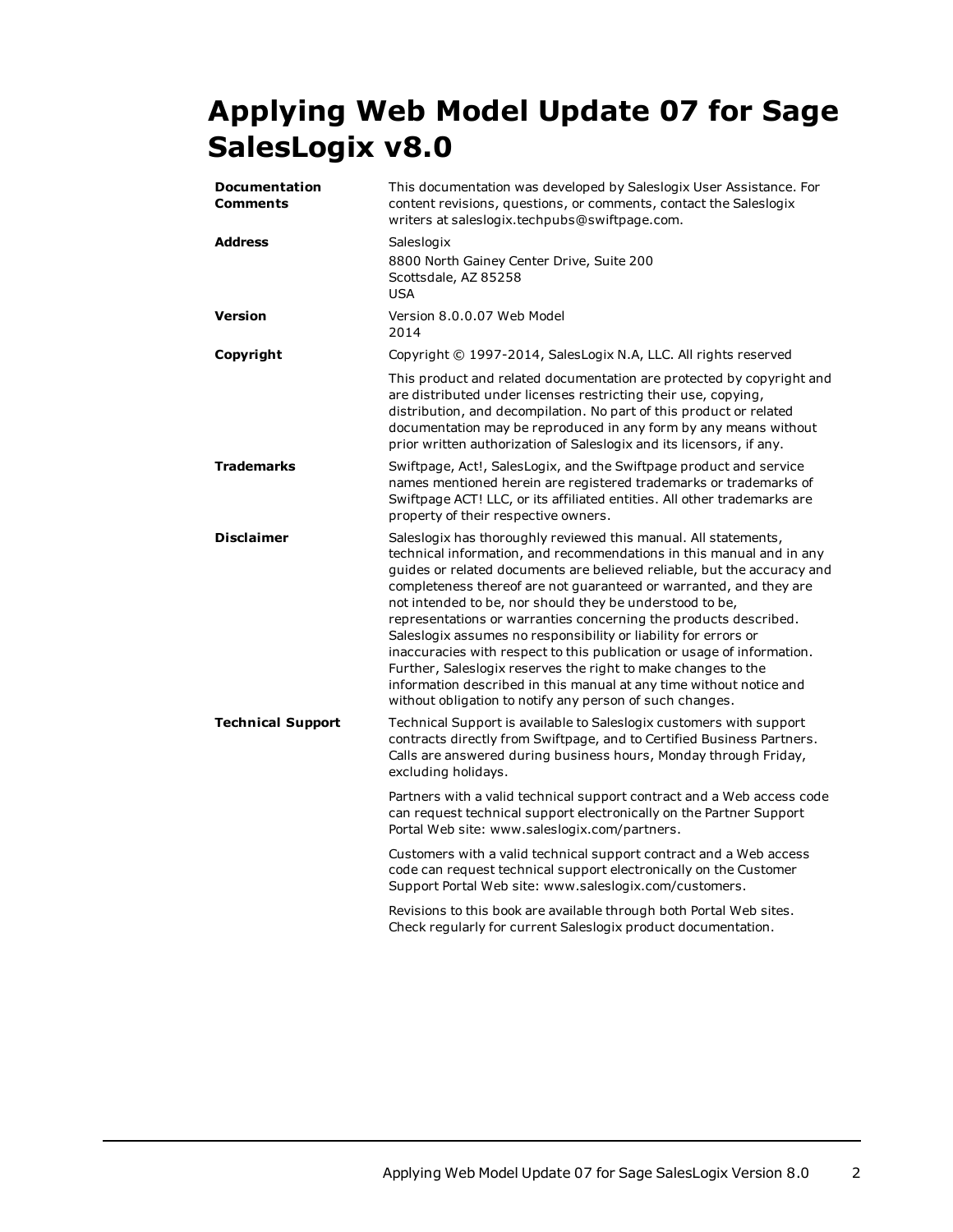# **Applying Web Model Update 07 for Sage SalesLogix Version 8.0**

This document describes Web Model Update 07 for Sage SalesLogix version 8.0.

# **Prerequisites**

The following Sage SalesLogix software must be installed before installing this update:

- Sage SalesLogix version 8.0
- Installations of Sage SalesLogix v8.0 that were upgraded from v7.5.4 require Update 00 for Sage SalesLogix version 8.0. This prerequisite does not apply to any other Sage SalesLogix installation scenario (such as an upgrade from 7.5.3 or earlier, or as a new installation of 8.0).
- . Web Core Update 07 for Sage SalesLogix version 8.0.
- <sup>l</sup> A supported version of Microsoft .NET [Framework](http://www.microsoft.com/en-us/download/details.aspx?id=30653) must be installed on the Web Host server in order to support [Internet](http://www.microsoft.com/en-us/download/details.aspx?id=30653) Explorer 10.
	- <sup>l</sup> Microsoft .NET Framework v4.5.1 [\(recommended\)](http://www.microsoft.com/en-us/download/details.aspx?id=30653) This version of .NET Framework will run [concurrently](http://www.microsoft.com/en-us/download/details.aspx?id=30653) with versions 3.5 and earlier, but will replace .NET [Framework](http://www.microsoft.com/en-us/download/details.aspx?id=30653) versions 4.0 and 4.5. Microsoft .NET Framework 4.5.1 can be downloaded from the Microsoft [site:http://www.microsoft.com/en](http://www.microsoft.com/en-us/download/details.aspx?id=30653)[us/download/details.aspx?id=41641](http://www.microsoft.com/en-us/download/details.aspx?id=30653)
		- This link was valid at the time this document was distributed. If this link is no longer valid, search the http://www.microsoft.com site for ".NET Framework 4.5.1" for the correct location.
	- Microsoft .NET Framework  $v3.5.1$  If your environment does not support Microsoft .NET Framework v4.5.1, then you must apply two Microsoft hot fixes to support Internet Explorer 10. These hot fixes can be downloaded from: http://support.microsoft.com/kb/2600100 http://support.microsoft.com/kb/2608565

These links were valid at the time this document was distributed. If these links are no longer valid, search the http://www.microsoft.com site for "KB2600100" and "KB2608565"



Do not install Web Model Update 07 for Sage SalesLogix 8.0 on any other Sage SalesLogix version.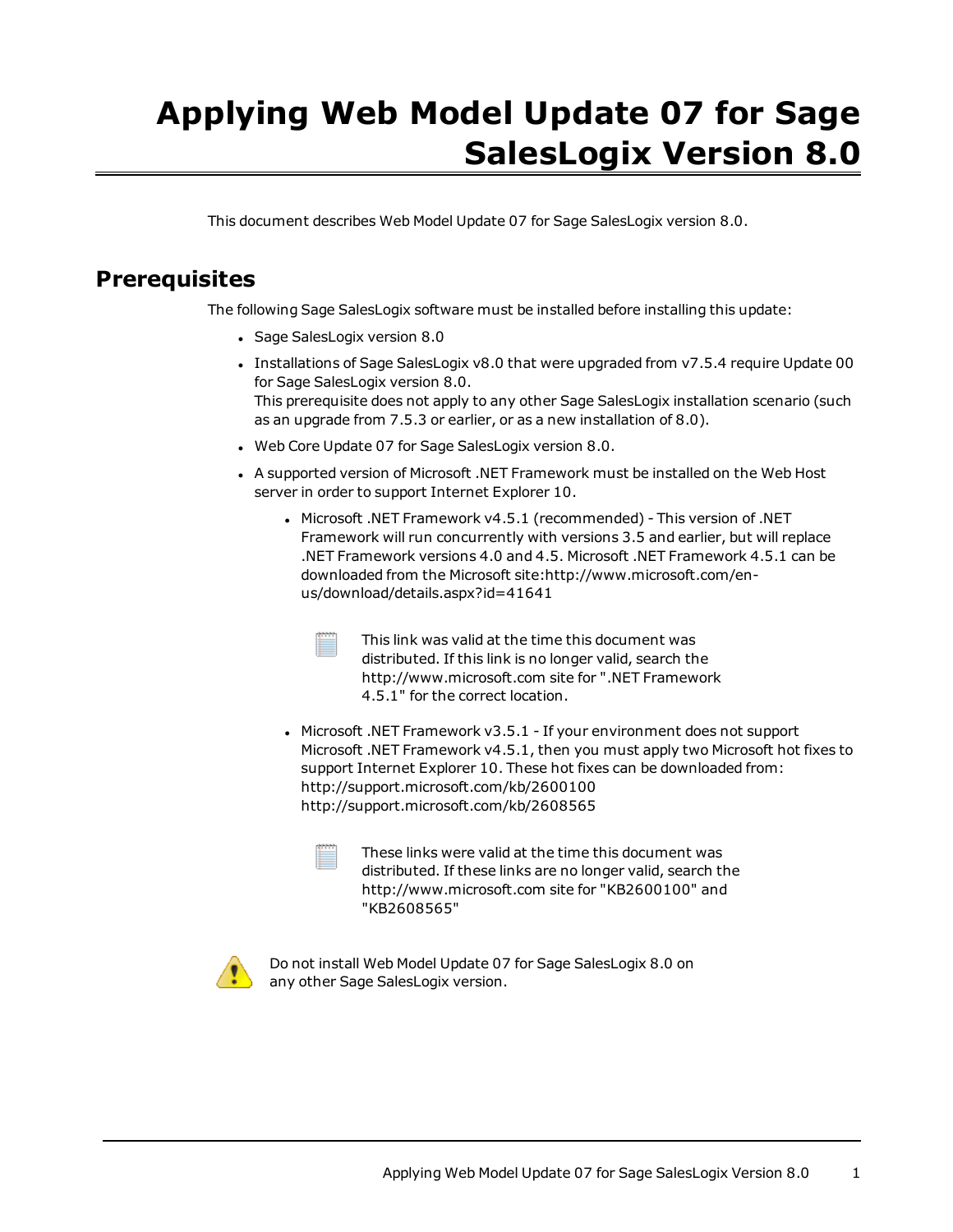Sage SalesLogix v8.0 can be installed on Microsoft Windows 8 and 2012, however some additional installation steps are required. See *Installing Sage SalesLogix on Microsoft Windows 8, Windows Server 2012 and Internet Explorer 10* for detailed steps.

# **Issues Fixed in This Update**

Web Model Update 07 for Sage SalesLogix version 8.0 addresses the following issues:

| <b>Defect</b> | <b>Description</b>                                                                                                                                                                                      |
|---------------|---------------------------------------------------------------------------------------------------------------------------------------------------------------------------------------------------------|
| 13093646      | Web Client uses server time zone rather than local workstation time<br>zone.                                                                                                                            |
| 13093925      | Merging contacts causes the error "Initializing<br>[Sage.SalesLogix.Entities.Account#ADEMOA00002D]-Could not<br>initialize proxy - no Session. SalesLogix Error Id:<br>SLXCFD47ACCFDD725FB" to display. |
| 13093991      | Opportunity Sales Order stage information does not update until the Web<br>client is refreshed.                                                                                                         |
| 13094052      | The Account Association tab may hang after adding 5 or more<br>associations to an account.                                                                                                              |
| 14095380      | In a lookup, sorting on the key property should not be permitted.                                                                                                                                       |
| 14095436      | Using SendSLX to send an e-mail that includes an e-mail address in the<br>BCC field cuses the error, "Could not process SendSIx message: Object<br>reference not set to an instance of an object."      |
| 14096034      | The Export to File "Tab Delimited" option does not put data in separate<br>columns.                                                                                                                     |
| 14096048      | The Export to File Common Task may create a file with no data under<br>some circumstances.                                                                                                              |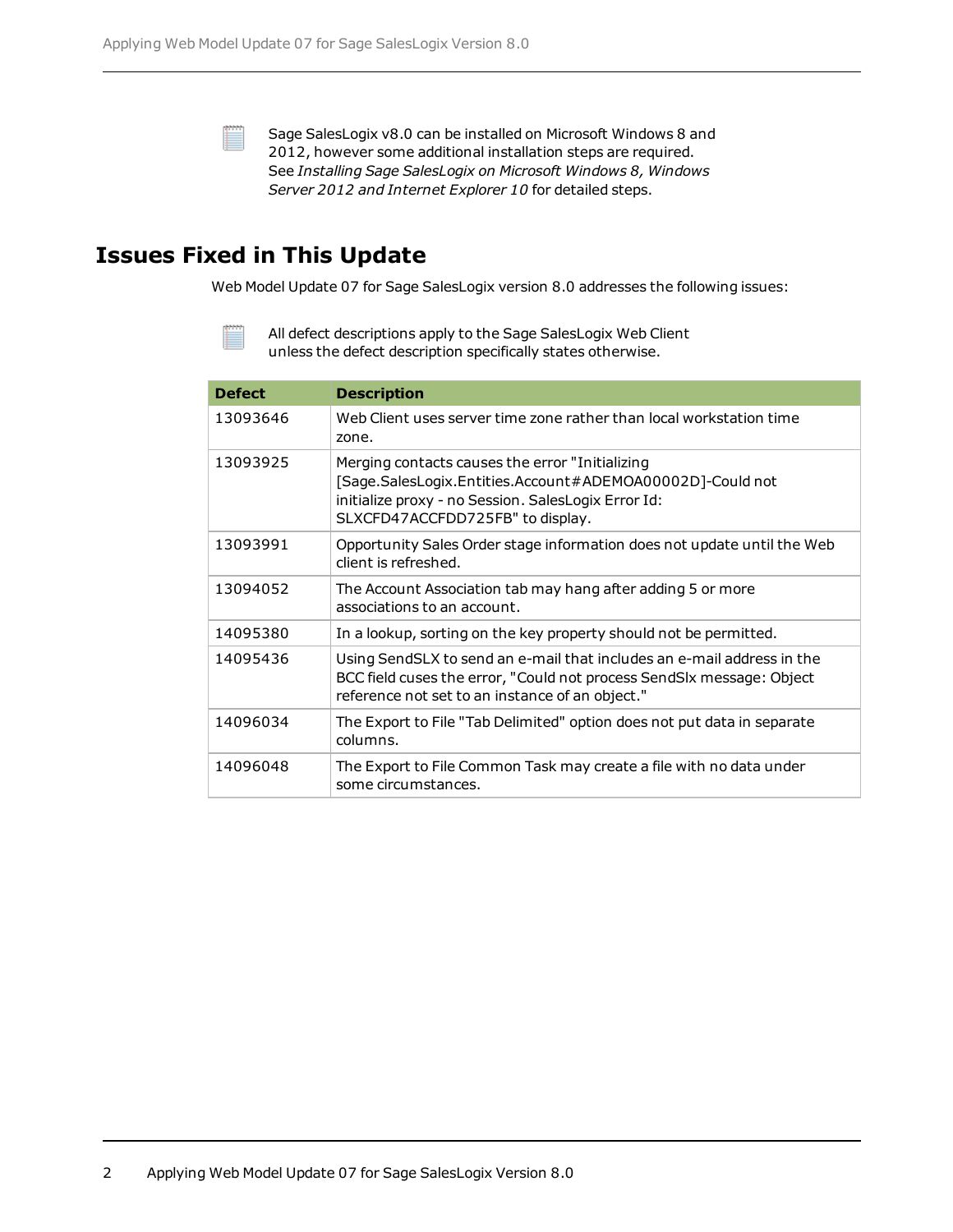#### **Previously Fixed Issues**

Web Model Updates are cumulative, so Web Model Update 07 for Sage SalesLogix 8.0 contains fixes released in previous updates.

Web Model Update 06 for Sage SalesLogix version 8.0 addresses the following issues:

All defect descriptions apply to the Sage SalesLogix Web Client unless the defect description specifically states otherwise.

| <b>Defect</b> | <b>Description</b>                                                                                                                                                                                                                        |
|---------------|-------------------------------------------------------------------------------------------------------------------------------------------------------------------------------------------------------------------------------------------|
| 13091783      | When certain elements are added to templates, the following error<br>occurs during a Mail Merge, "The Mail Merge Engine encountered an<br>error and cannot continue. There was an error in OnRequestFormat<br>(fmtOwner)".                |
| 13092994      | The SData Order By command should support using the sort order as<br>specified in the Calculated Field table.                                                                                                                             |
| 13093126      | In the Dashboard Bar Chart Widget records equal to the beginning or<br>ending value of a range are included in two ranges. For example, an<br>opportunity with a probability of 25% is included in the bar for 1-25%<br>and $25% - 50%$ . |
| 13093448      | When a timeless activity is exported to Excel the start time is adjusted<br>hased on the time zone.                                                                                                                                       |
| 13094164      | When installing Desktop Integration using IE10, the message "The<br>signature of SIxDesktopIntegrationSetup.exe is corrupt or<br>invalid" displays.                                                                                       |
| 13094209      | If Desktop Manager Integration is installed, Internet Explorer versions 9<br>and 10 stops working when navigating between browser tabs.                                                                                                   |
| 14094523      | Receive Web Client error after removing, and then re-adding, contact's<br>first and last names in the Edit Names dialog box.                                                                                                              |

This update addresses the following Accounting Integration issues:

| <b>Defect</b> | <b>Description</b>                                                                                                                                                                                                    |
|---------------|-----------------------------------------------------------------------------------------------------------------------------------------------------------------------------------------------------------------------|
| 13093605      | In an IE 9 or IE 10 environment, Account Sales Orders do not display<br>when there are more 10 records to display. The record count displays in<br>the header correctly, but none of the records display in the grid. |

There was not a Web Model Update 05 for Sage SalesLogix 8.0.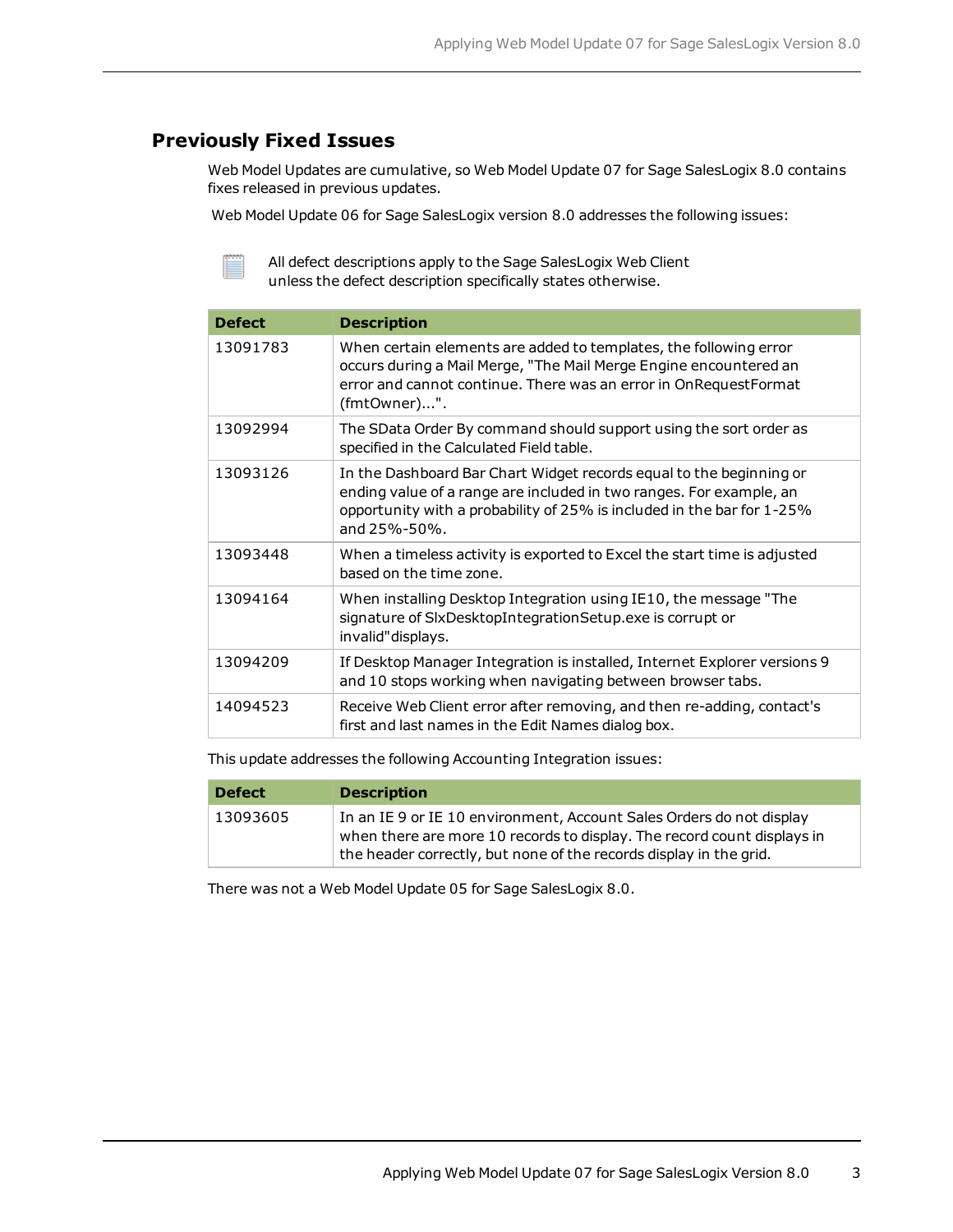Web Model Update 04 for Sage SalesLogix version 8.0 addresses the following issues:

| <b>Defect</b> | <b>Description</b>                                                                                                                                                                                        |
|---------------|-----------------------------------------------------------------------------------------------------------------------------------------------------------------------------------------------------------|
| 1-80803       | When emailing ticket details, the ticket received time does not account<br>for GMT offset.                                                                                                                |
| 12088756      | When first opening a form that has more than one multitab control, only<br>controls/data in the first multitab control display.                                                                           |
| 12091193      | There are untranslatable strings on the popup menu list in calendar.                                                                                                                                      |
| 13091197      | The Display Name in the Setup Accounting Integration form needs to be<br>placed under the password field.                                                                                                 |
| 13091473      | When on a detail form and moving from record to record, multitab<br>controls do not render correctly.                                                                                                     |
| 13091506      | Emails that are "dragged and dropped" do not display in the Ticket<br>Activity tab.                                                                                                                       |
| 13091855      | When using a Web filter with a corresponding field data type of Yes/No,<br>an "Invalid column name 'N'" error displays.                                                                                   |
| 13091933      | In the Job Service API, provide a simple method to trigger and query jobs<br>from an entity event or business rule.                                                                                       |
| 13091940      | SData - custom properties should appear under the payload for<br>Attachments and Activities.                                                                                                              |
| 13092086      | The Product Package Kit View references a "QUANTITY" column, but the<br>view is missing from the "PRODPACKAGEKITVIEW" view in SQL.                                                                        |
| 13092174      | Users cannot get to the change password screen when 'Force user to<br>change default password' is in effect.                                                                                              |
| 13092188      | The address type and primary values need to be added to the<br>MergeConfiguration.xml file.                                                                                                               |
| 13092255      | The Account Subtype picklist does not refresh after the Type picklist has<br>been changed unless the user clicks several times, and if the subtype<br>does not have any items, the list is never cleared. |
| 13092326      | SLXDesktopManager.exe is not translating into German after installing<br>Web Model 02 or Web Model 03,                                                                                                    |
| 13092332      | Adds OAuth support for integrations.                                                                                                                                                                      |
| 13092345      | Attempting to access online help on the Insert Defect & Insert Sales<br>Order dialogs results in a 404 error.                                                                                             |
| 13092362      | Creates the Scopes tab for Integrations.                                                                                                                                                                  |
| 13092364      | Creates the Integrations Links tab.                                                                                                                                                                       |
| 13092365      | Creates the Integrations Resource tab/schema.                                                                                                                                                             |
| 13092367      | Creates the Integration Details view/schema.                                                                                                                                                              |
| 13092444      | Creates the Sync History tab view for the Sync Job entity.                                                                                                                                                |
| 13092445      | Creates the Integration tab for the User detail view.                                                                                                                                                     |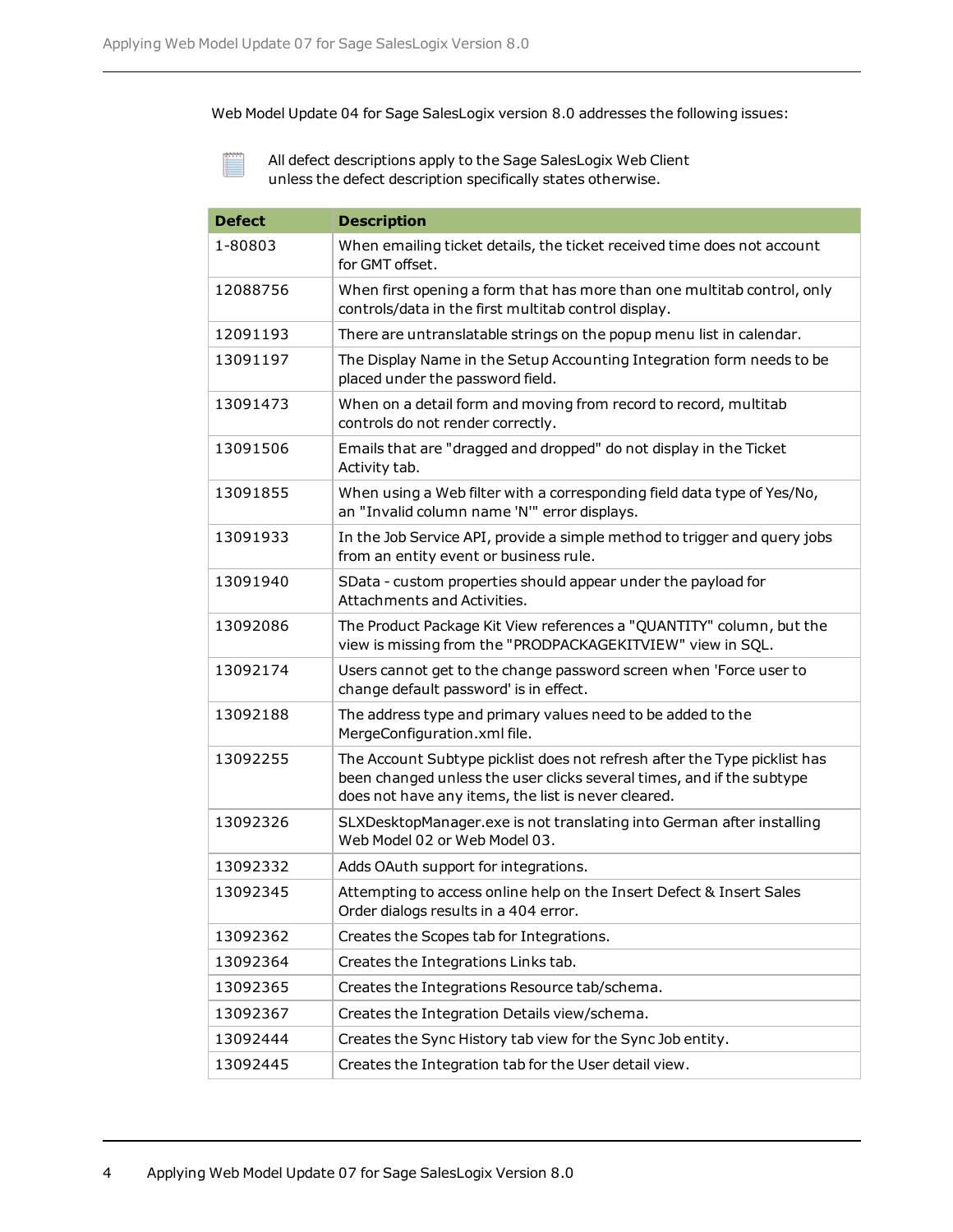| <b>Defect</b> | <b>Description</b>                                                                             |
|---------------|------------------------------------------------------------------------------------------------|
| 13092447      | Creates secured actions for all integrations entry points: NavBar items,<br>Actions items etc. |
| 13092936      | The Link to Account Link or Create an Account dialog is missing the<br>search option.          |

Web Model Update 03 for Sage SalesLogix version 8.0 addresses the following issues:

| <b>Defect</b> | <b>Description</b>                                                                                                                                                                                                                                                                                      |
|---------------|---------------------------------------------------------------------------------------------------------------------------------------------------------------------------------------------------------------------------------------------------------------------------------------------------------|
| 12089796      | When a ticket activity is created by punching in to a ticket, the ticket<br>activity does not display on the Ticket Timeline.                                                                                                                                                                           |
| 12091117      | Cannot create an SData picklist.                                                                                                                                                                                                                                                                        |
| 13091509      | After installing a bundle with Activities list viewer smartpart, the<br>deployment error 'An item with the same key has already been added'<br>displays.                                                                                                                                                |
| 13091540      | Firefox: A new Opportunity is created after selecting Closed-Won or<br>Closed-Lost on an existing opportunity.                                                                                                                                                                                          |
| 13091543      | Opportunities is misspelled in the Update Contact Options dialog window.                                                                                                                                                                                                                                |
| 13091566      | Opportunity Snapshot uses wrong picklist.                                                                                                                                                                                                                                                               |
| 13091572      | Export to File causes a harmless exception and should be modified so as<br>not to display the exception error.                                                                                                                                                                                          |
| 13091610      | Error running a custom report.                                                                                                                                                                                                                                                                          |
| 13091641      | In the Lead Conversion view, clicking Add Contact next to a matched<br>account returns the error "The statement has been terminated. :<br>Cannot insert the value NULL into column 'LEADSOURCEID', table<br>'SalesLogix_Eval.sysdba.CONTACT_LEADSOURCE'; column does not<br>allow nulls. INSERT fails." |
| 13091661      | Prevent input of bad characters in Query Builder conditions.                                                                                                                                                                                                                                            |
| 13091689      | Users are periodically getting logged out of the Web Client.                                                                                                                                                                                                                                            |
| 13091762      | Implement a Web sticky session cookie.                                                                                                                                                                                                                                                                  |
| 13091785      | When sending a ticket email with over 2000 characters in the<br>description or resolution field, the error "The data area passed to a<br>system call is too small" displays.                                                                                                                            |
| 13091829      | Desktop Integration install from drive instead of the browser adds an<br>additional add-on in IE called Sage SalesLogix Desktop Integration<br>Module Helper.                                                                                                                                           |
| 13091885      | IE10: When attempting to complete a Sales Process set, it never<br>completes and the server request times out.                                                                                                                                                                                          |
| 13092060      | When attempting search for duplicate lead records, the error<br>"ProgressData.ProcessCompleted is null or not an object" displays.                                                                                                                                                                      |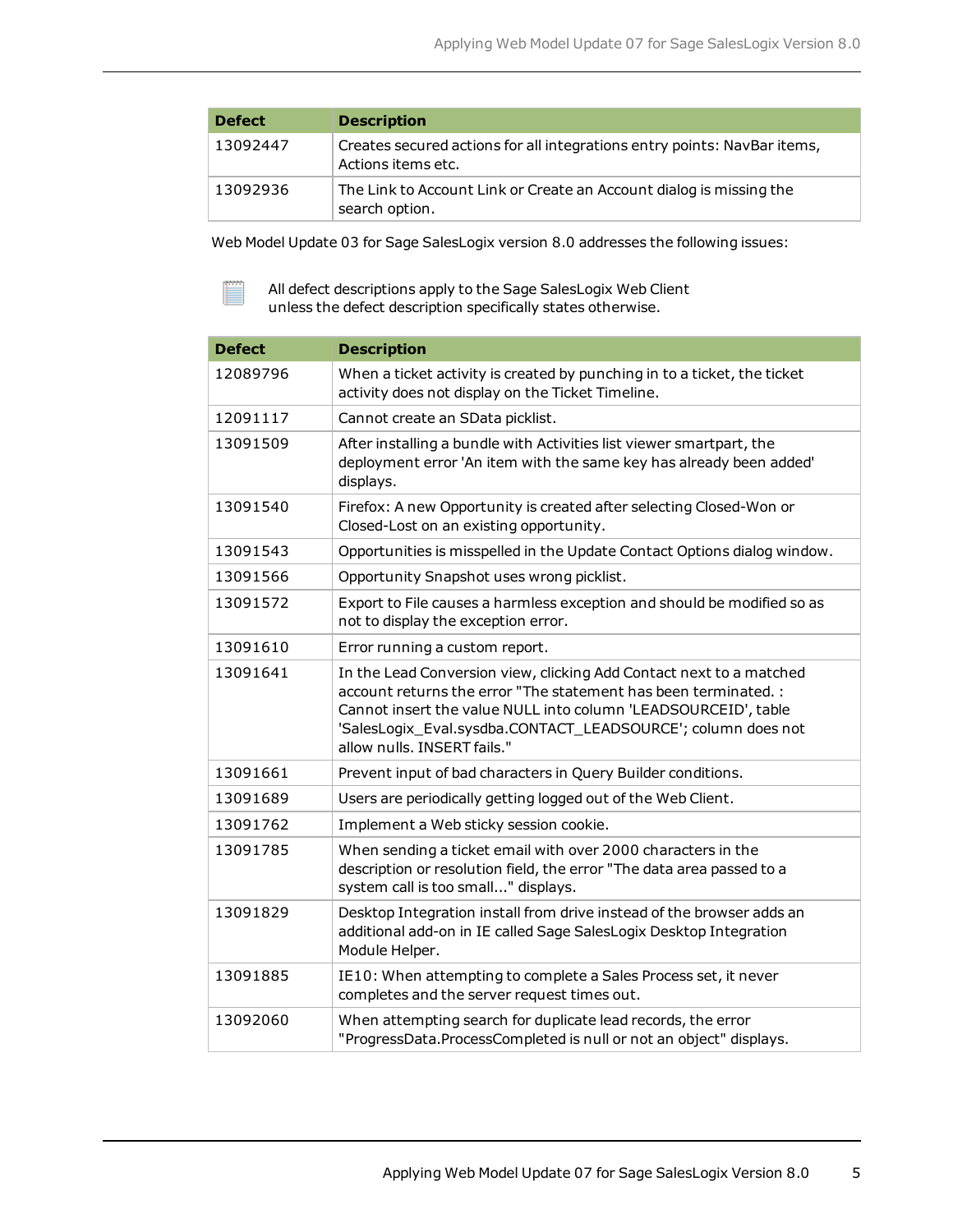Web Model Update 02 for Sage SalesLogix version 8.0 addresses the following issues:

| <b>Defect</b> | <b>Description</b>                                                                                                                                                                                                                                                                                          |
|---------------|-------------------------------------------------------------------------------------------------------------------------------------------------------------------------------------------------------------------------------------------------------------------------------------------------------------|
| 1-69411       | Using "GETDATE()" or the":Date" literal value as a condition for a group in<br>the Web Client Query Builder causes errors.                                                                                                                                                                                  |
| 1-80726       | Opportunity sales process tab does not always save user selections when<br>selecting step check boxes.                                                                                                                                                                                                      |
| 12087165      | A sales process with a large number of steps may experience delays when<br>completing steps in the Web Client.                                                                                                                                                                                              |
| 12090585      | The fields on the view of the Literature Request screen in Literature<br>Request Management should be read only and not allow a user to modify<br>them while in the screen in a localized client.                                                                                                           |
| 12090894      | Unable to login to Web Client, receive the error "We're sorry, your request<br>could not be completed."                                                                                                                                                                                                     |
| 12091104      | When creating a new account, in the Lead Source Lookup, the Type and<br>Description options not translated in a localized client.                                                                                                                                                                           |
| 12091135      | MessagingService unhandled exception when testing a large Cloud image.                                                                                                                                                                                                                                      |
| 12091156      | When opening the Web Client Activities List view Confirmations tab, the<br>following error displays: "The following SData diagnosis occurred:<br>Description=Operation failed. Message=Requested value 'completed' was<br>not found. HTTP status: Internal Server Error (500) SalesLogix Error ID<br>XXXX". |
| 12091190      | Provide proxy server configuration settings for Desktop Manager with<br>authentication options.                                                                                                                                                                                                             |
| 13091287      | IE10 only: When the user clicks on the splitter bar of the detail view, the<br>detail view blanks out until the user releases the splitter bar.                                                                                                                                                             |
| 13091324      | The Web Client using Windows Authentication consumes a concurrent<br>license when a user views the login screen, but does not log on.                                                                                                                                                                       |
| 13091352      | Performing a lookup on a detail view multiple times after saving<br>changes, prevents the group from loading on the list view. A spinning<br>image displays.                                                                                                                                                |
| 13091381      | In the Web Client Options General tab, the Fax Provider drop down arrow<br>appears differently in IE10 and FF10 on Windows 8.                                                                                                                                                                               |
| 13091395      | In Windows Server 2012, the system administrator has set policies that<br>prevent installing Desktop Integration.                                                                                                                                                                                           |
| 13091427      | On the Account Detail view Account Timeline tab, wrapped timeline text<br>touches the next record when using the browser IE10.                                                                                                                                                                              |
| 13091476      | Change the role security message from "Sorry you do not have access to<br>the select page" to "Sorry you do not have access to this page".                                                                                                                                                                  |
| 13091503      | The async postback error handler may redirect to the Login page during<br>an Ajax request.                                                                                                                                                                                                                  |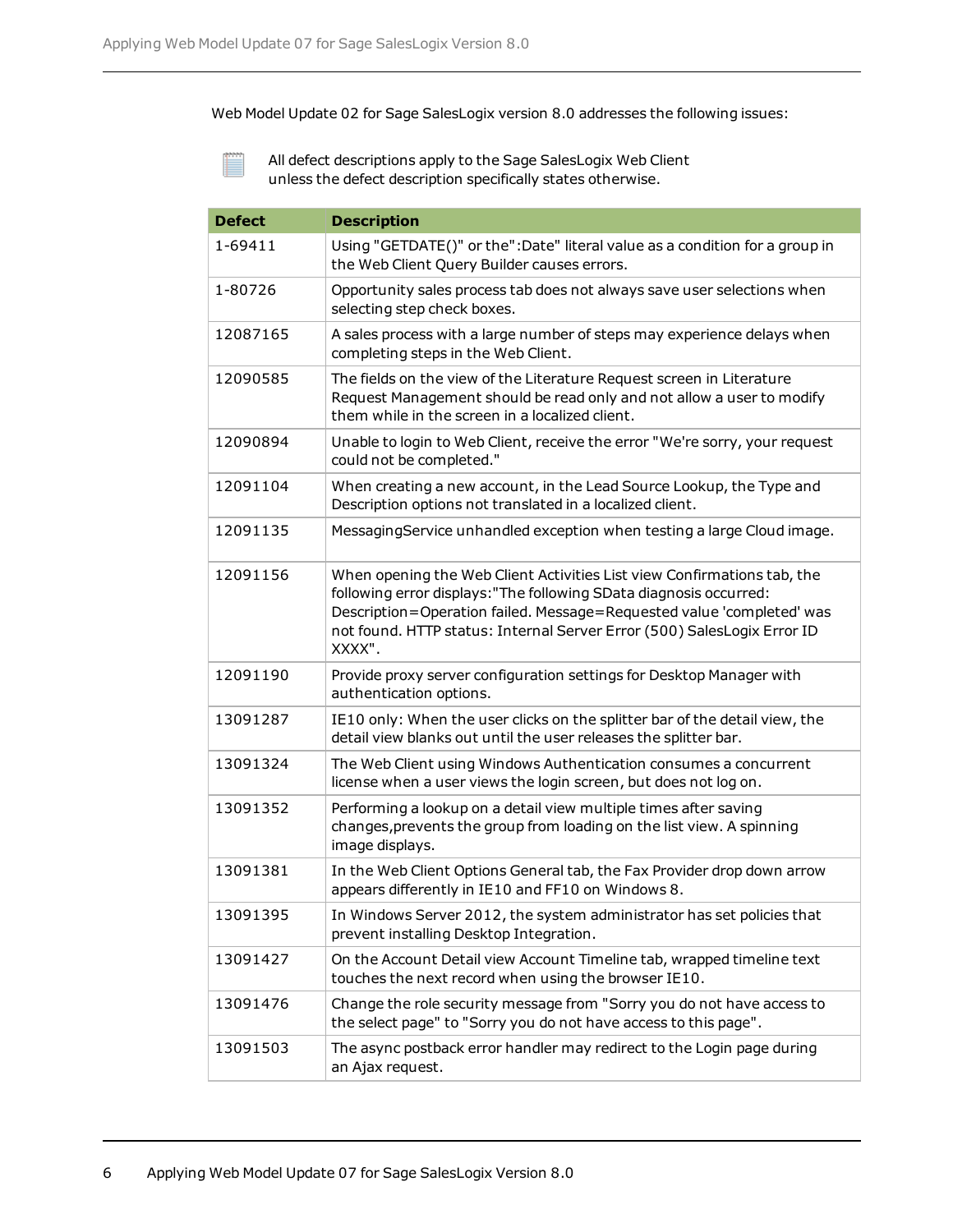| <b>Defect</b> | <b>Description</b>                                                                                                                                                                                                                                                         |
|---------------|----------------------------------------------------------------------------------------------------------------------------------------------------------------------------------------------------------------------------------------------------------------------------|
| 13091519      | When Windows Authentication is configured, the redirect on error to<br>"Login.aspx" should call the logoff handler instead.                                                                                                                                                |
| 13091521      | There is a threading issue in the UserOptionsService that throws an<br>exception error when the USERID is null or empty.                                                                                                                                                   |
| 13091531      | Login.aspx should not abandon newly created sessions only to have them<br>recreated on postback.                                                                                                                                                                           |
| 13091532      | The ChangePassword.aspx should not assume that the HTTP cache<br>contains a "changePasswordError" key (NullReferenceException).                                                                                                                                            |
| 13091533      | If unable to detect the client's time zone in Login. master, there should be<br>a warning not an error.                                                                                                                                                                    |
| 13091547      | In the InsertAccountContact view, the SelectAccountAddress action<br>causes a System.ComponentModel.DataAnnotations.ValidationException<br>instead of a Sage.Platform.Application.ValidationException, which causes<br>a 576 error to be sent back instead of a 578 error. |
| 13091549      | The Sage.Common.Syndication.DiagnosesException - Unable to locate a<br>handler to process the request 'slx/dynamic/-/attachments/\$template'<br>error displays.                                                                                                            |

Web Model Update 02 for Sage SalesLogix version 8.0 addresses the following Accounting Integration issue:

| <b>Defect</b> | <b>Description</b>                                                                                                                                                                                                                          |
|---------------|---------------------------------------------------------------------------------------------------------------------------------------------------------------------------------------------------------------------------------------------|
| 12091154      | If an X3 end point is not accessible and a user attempts to link a SLX<br>account, a message appears. Please specify a valid end point before<br>continuing. Any attempt to select cancel from the same form generates<br>the same message. |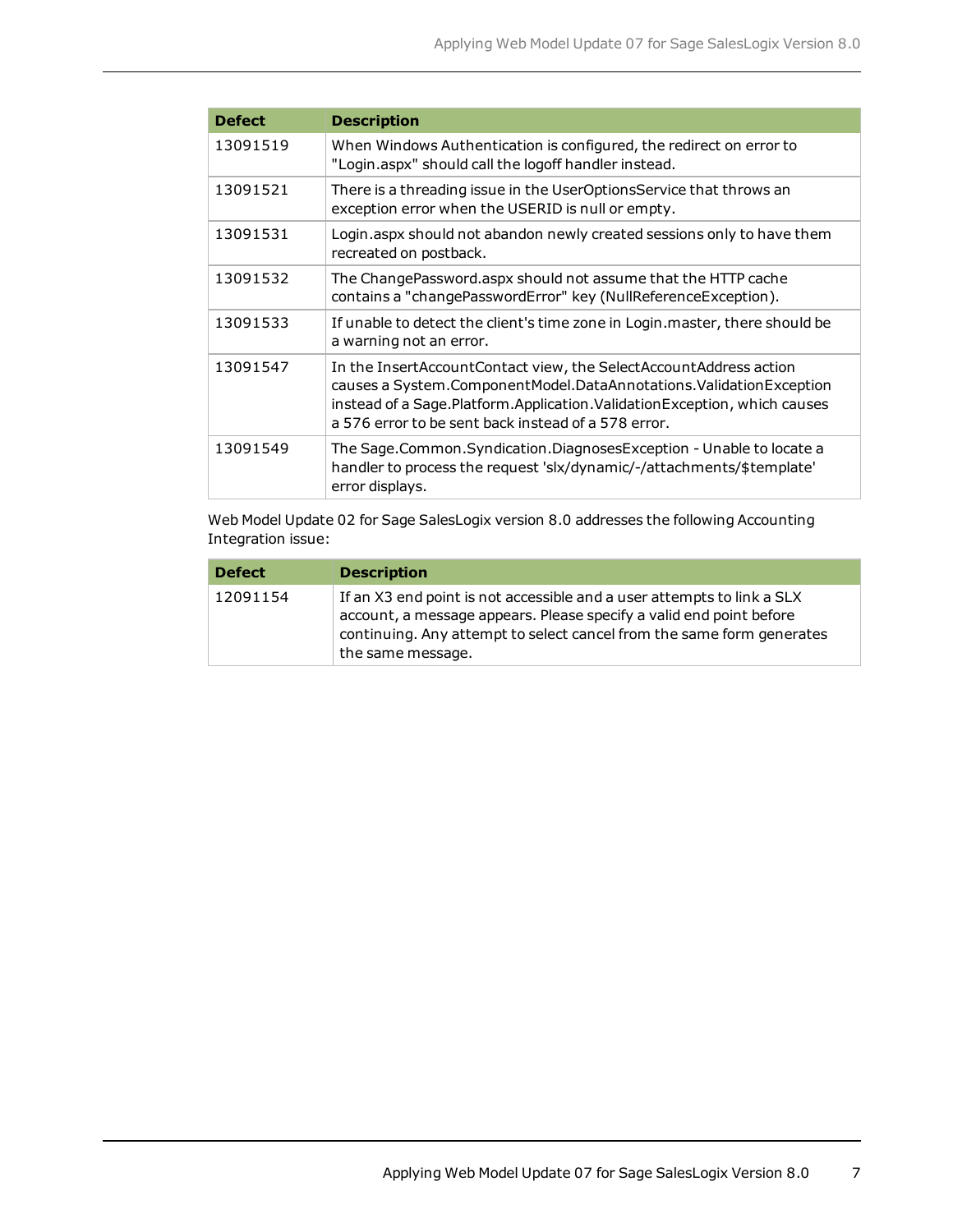Web Model Update 01 for Sage SalesLogix version 8.0 addresses the following issues:

All defect descriptions apply to the Sage SalesLogix Web Client unless the defect description specifically states otherwise.

| <b>Defect</b> | <b>Description</b>                                                                                                                                                                                                                             |
|---------------|------------------------------------------------------------------------------------------------------------------------------------------------------------------------------------------------------------------------------------------------|
| 12090452      | Opportunity/Sales Order Product Price Level does not display correctly<br>when the record is saved.                                                                                                                                            |
| 12090454      | On an Opportunity or Sales Order, in the Products grid with two or more<br>products, editing the Price Level of one product and clicking within the<br>Price Level field of the second causes the field to go blank for the second<br>product. |
| 12090805      | When a Product with a Price $= 0$ is edited and the Adj Price field is given a<br>value, adding a Discount reverts the Adj Price to zero.                                                                                                      |
| 12090962      | Updating a list of over 4500 Target's status to "Responded" causes a<br>server timeout error.                                                                                                                                                  |
| 12091052      | Conditions do not save correctly when editing groups.                                                                                                                                                                                          |
| 12091214      | The SData Client Library is unable to extrapolate the correct error<br>message because unhandled exceptions are sent in an unexpected<br>format.                                                                                               |
| 13091229      | Changing the sort order for a group is not saved correctly.                                                                                                                                                                                    |
| 13091300      | The code snippet action associated with the Save button performs<br>unnecessary actions.                                                                                                                                                       |
| 13091301      | When selecting a different account in the "Look for Matching<br>Records" Smart Parts, the account is added after account validation, but<br>before contact validation.                                                                         |

### **File Information**

This update may include pdb files which are not listed in the following table. These files are included to provide additional logging information for troubleshooting purposes.

| <b>File Name</b>                                        | <b>File Contents</b>                   | <b>File</b><br><b>Version</b> |
|---------------------------------------------------------|----------------------------------------|-------------------------------|
| SLX_v800_<br>Web<br>Model_<br>Update_<br>$07$ .zip      | SLX v8.0.0 VFS Web Model Update 07.zip |                               |
| $SLX$ v $8.0.0$<br>VFS Web<br>Model<br>Update<br>07.zip | Account_Accounting_Sales_Orders.htm    |                               |
|                                                         | Account_Invoices_Tab.htm               |                               |
|                                                         | AccountAssociations.js                 |                               |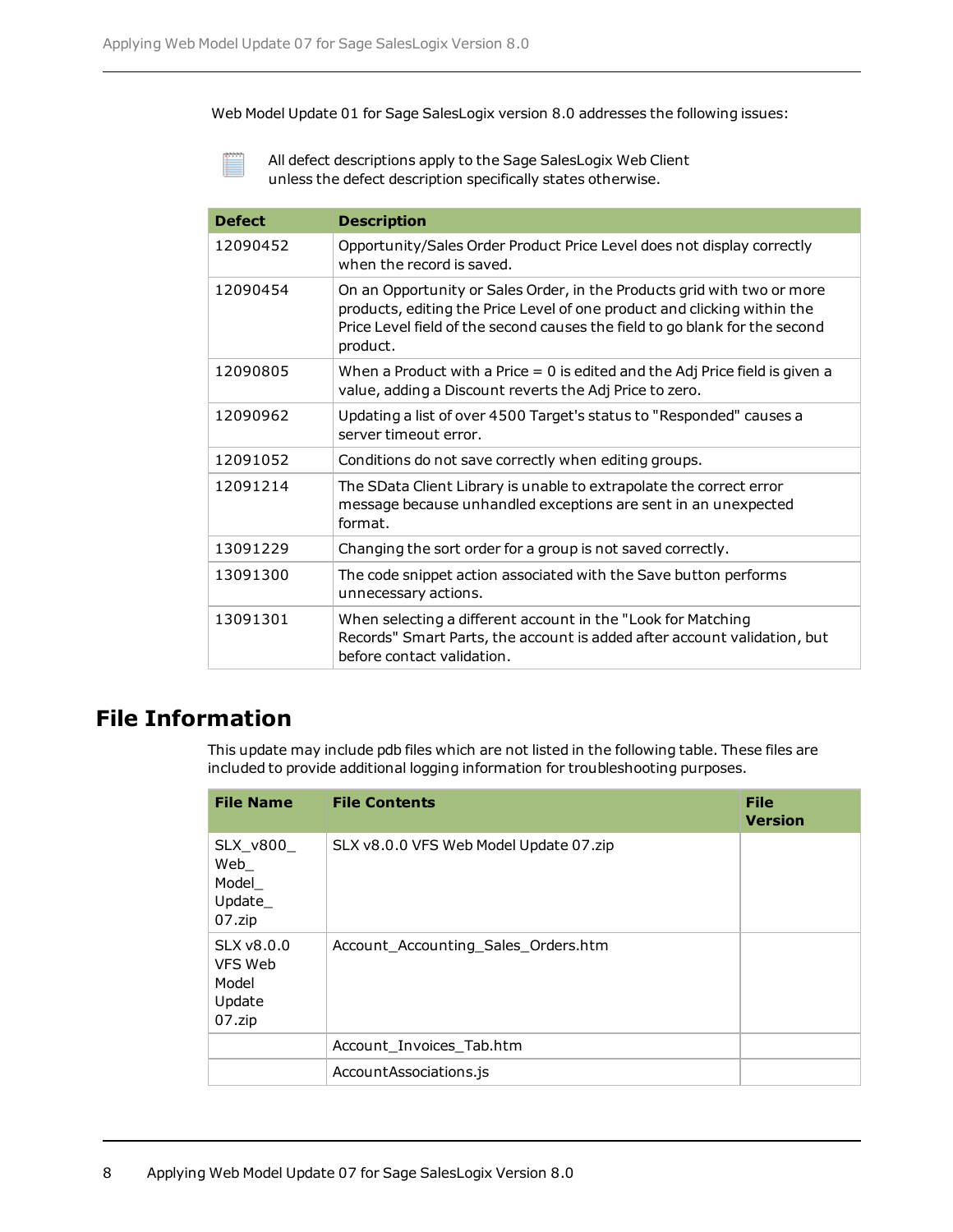| <b>File Name</b> | <b>File Contents</b>                                     | <b>File</b><br><b>Version</b> |
|------------------|----------------------------------------------------------|-------------------------------|
|                  | AccountDetails.main.quickform.xml                        |                               |
|                  | AccountDetails.main.quickform.xml.de.resx                |                               |
|                  | AccountDetails.main.quickform.xml.fr.resx                |                               |
|                  | AccountDetails.main.quickform.xml.it.resx                |                               |
|                  | AccountDetails.main.quickform.xml.resx                   |                               |
|                  | AccountDetails.main.quickform.xml.ru.resx                |                               |
|                  | Accounting_Integration_Troubleshoot_Sync_<br>Service.htm |                               |
|                  | Accounting_Systems_Tab.htm                               |                               |
|                  | AccountingTasksTasklet.ascx.cs                           |                               |
|                  | ActivityResourceView.ACTIVITYRESOURCEVIEW.               |                               |
|                  | entity.xml                                               |                               |
|                  | Add_Other_Users_to_the_Calendar_Activity_List.htm        |                               |
|                  | AddEditAccountingSystem.cmdOK<br>OnClick.method.xml      |                               |
|                  | AddEditAccountingSystem.smartpart.xml                    |                               |
|                  | AddEditAccountingSystem.smartpart.xml.resx               |                               |
|                  | AddEditLink.main.quickform.xml                           |                               |
|                  | AddEditLink.main.quickform.xml.resx                      |                               |
|                  | AddEditLink.smartpart.xml                                |                               |
|                  | AddEditLink.smartpart.xml.resx                           |                               |
|                  | AddEditProviderScope.main.quickform.xml                  |                               |
|                  | AddEditProviderScope.main.quickform.xml.resx             |                               |
|                  | Alias.xml                                                |                               |
|                  | AppIdMapping.SyncDigest.0a6196bf58d74de38                |                               |
|                  | fd01ac37c9cfe0f.relationship.xml                         |                               |
|                  | appSettings.config                                       |                               |
|                  | AuthorizationServiceViewControllerBase.cs                |                               |
|                  | Authorize_Services.htm                                   |                               |
|                  | AuthorizeService.ascx                                    |                               |
|                  | AuthorizeService.ascx.cs                                 |                               |
|                  | AuthorizeService.ascx.resx                               |                               |
|                  | AuthorizeService.smartpart.xml                           |                               |
|                  | AuthorizeService.smartpart.xml.resx                      |                               |
|                  | Authorizing_Google_Integration.htm                       |                               |
|                  | AuthType.filter.xml                                      |                               |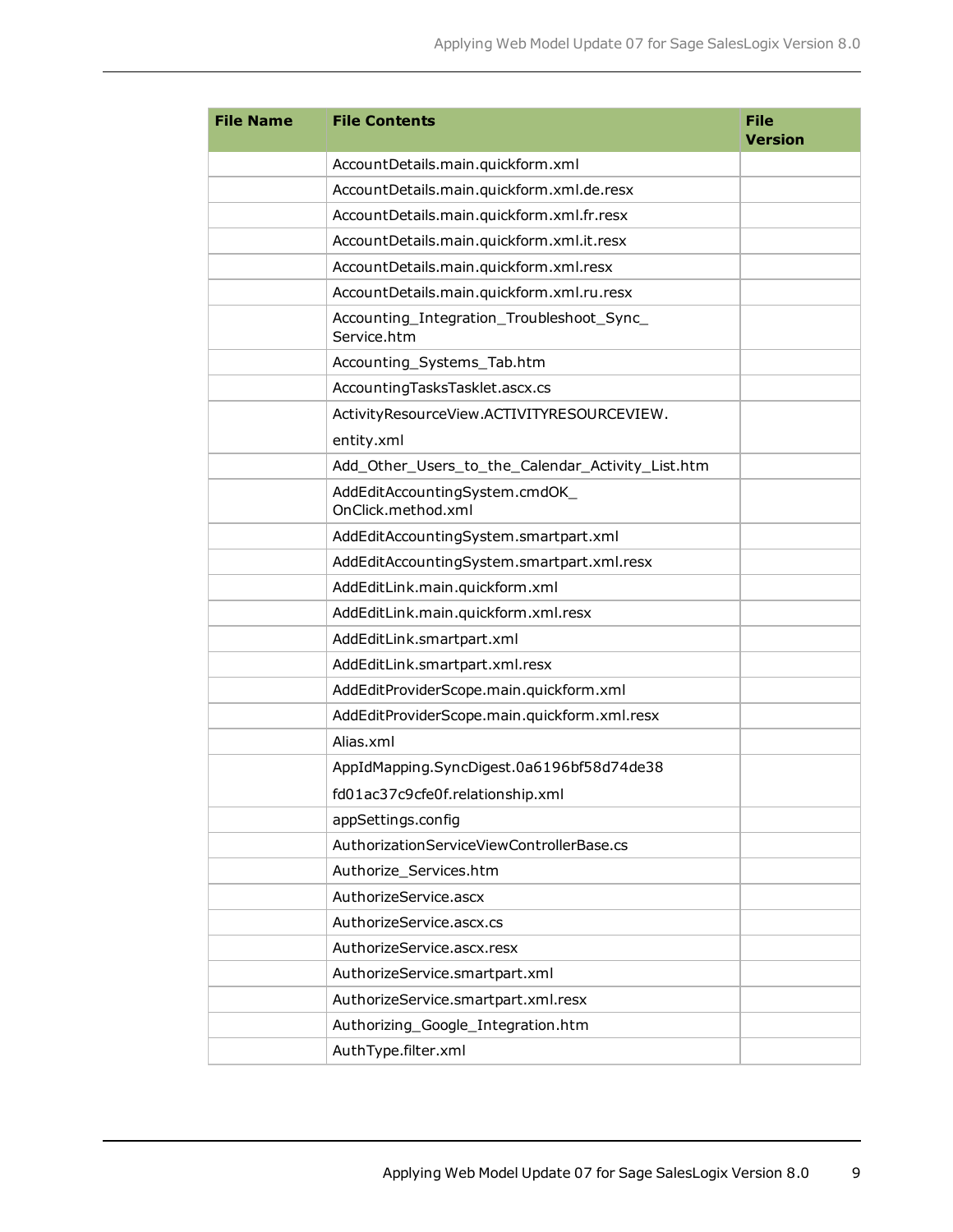| <b>File Name</b> | <b>File Contents</b>                                                              | <b>File</b><br><b>Version</b> |
|------------------|-----------------------------------------------------------------------------------|-------------------------------|
|                  | base.master                                                                       |                               |
|                  | browseField.js                                                                    |                               |
|                  | bundleData.xml                                                                    |                               |
|                  | CampaignTargetsView.CAMPAIGNTARGETSVIEW.<br>entity.xml                            |                               |
|                  | ChangePassword.aspx.cs                                                            |                               |
|                  | claro.css                                                                         |                               |
|                  | CommonTasksTasklet.ascx                                                           |                               |
|                  | CommonTasksTasklet.ascx.cs                                                        |                               |
|                  | Configuring_Google_Mail_Integration.htm                                           |                               |
|                  | Configuring_Google_Sync.htm                                                       |                               |
|                  | ConfiguringAccountingIntegration.htm                                              |                               |
|                  | ConfiguringAcctIntSyncSvc.htm                                                     |                               |
|                  | ConfiguringtIntSyncSvc.htm                                                        |                               |
|                  | Contact.ERPEmailAddress.<br>e1959defb09a48518d856024a455e533.<br>relationship.xml |                               |
|                  | Contact.ERPPhoneNumber.f55dcc89e84f46819                                          |                               |
|                  | 5419c00ee5cd7ac.relationship.xml                                                  |                               |
|                  | ContactDetails.main.quickform.xml                                                 |                               |
|                  | ContactDetails.main.quickform.xml.de.resx                                         |                               |
|                  | ContactDetails.main.quickform.xml.fr.resx                                         |                               |
|                  | ContactDetails.main.quickform.xml.it.resx                                         |                               |
|                  | ContactDetails.main.quickform.resx                                                |                               |
|                  | ContactDetails.main.quickform.ru.resx                                             |                               |
|                  | ContactSyncView.CONTACTSYNCVIEW.entity.xml                                        |                               |
|                  | contextIntegration.contextmenu.xml                                                |                               |
|                  | contextIntegration.contextmenu.xml.resx                                           |                               |
|                  | contextIntegrationLinks.contextmenu.xml                                           |                               |
|                  | contextIntegrationLinks.contextmenu.xml.resx                                      |                               |
|                  | CopyNewContact.ascx.cs                                                            |                               |
|                  | dashboard.master                                                                  |                               |
|                  | DeDupProgress_ClientScript.js                                                     |                               |
|                  | Default-Class-SalesLogix.Class.codetemplate.xml                                   |                               |
|                  | Default-SData-SalesLogix.sdata.codetemplate.xml                                   |                               |
|                  | EmailDetails.main.quickform.xml                                                   |                               |
|                  | EmailDetails.main.quickform.xml.resx                                              |                               |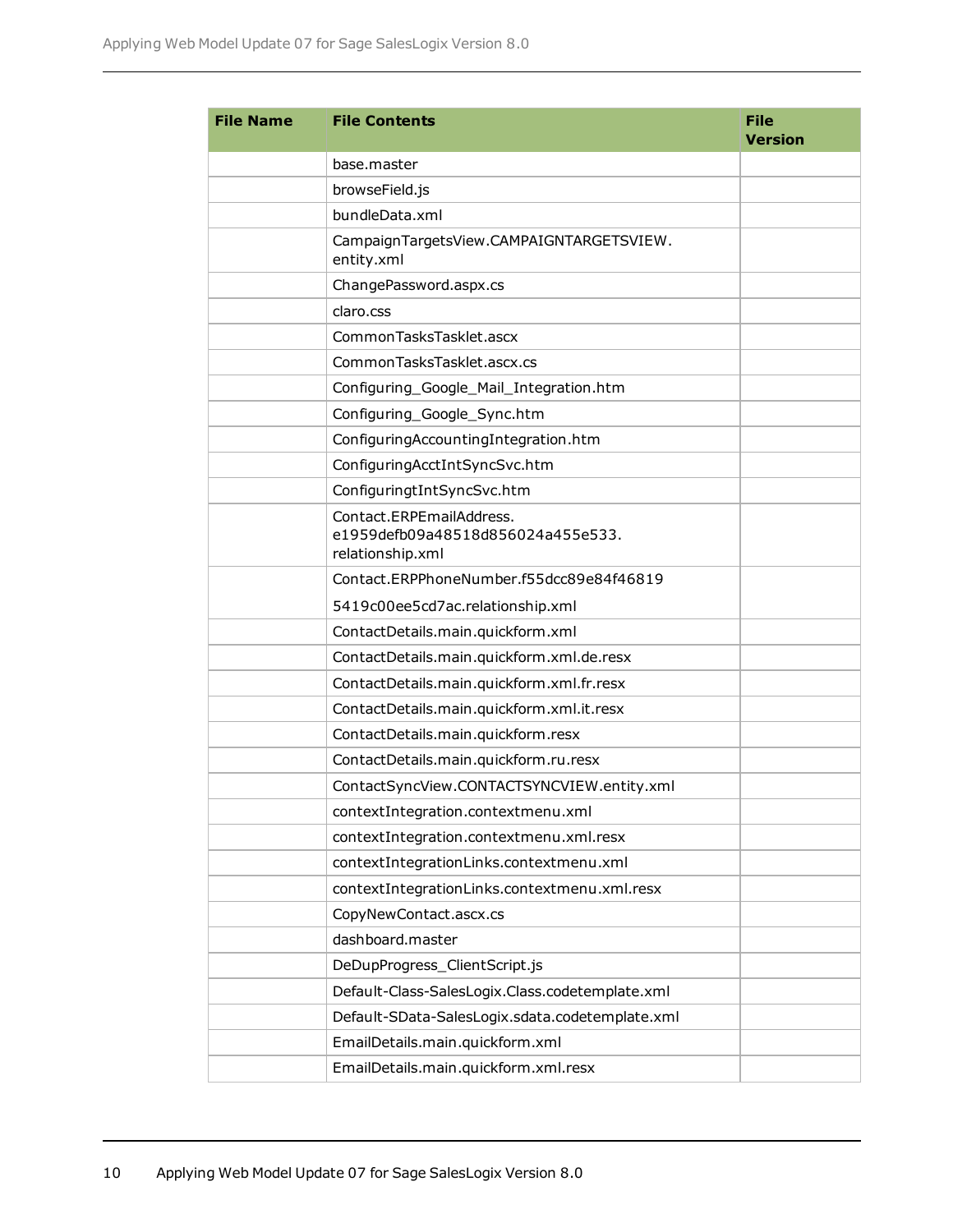| <b>File Name</b> | <b>File Contents</b>                        | <b>File</b><br><b>Version</b> |
|------------------|---------------------------------------------|-------------------------------|
|                  | emailloghistory.htm                         |                               |
|                  | EndPoint.filter.xml                         |                               |
|                  | EndTime.filter.xml                          |                               |
|                  | Filters.js                                  |                               |
|                  | FindSchemaDifferences.htm                   |                               |
|                  | GeneralSearchOptionsPage.ascx               |                               |
|                  | GeneralSearchOptionsPage.ascx.cs            |                               |
|                  | Global.asax                                 |                               |
|                  | Global.cs                                   |                               |
|                  | HttpStatusFilter.filter.xml                 |                               |
|                  | ICSalesOrders.ascx.cs                       |                               |
|                  | IlmAddAdHoc.contextmenu.xml                 |                               |
|                  | IlmAddAdHoc.contextmenu.xml.resx            |                               |
|                  | IlmNewAdHoc.contextmenu.xml                 |                               |
|                  | IlmNewAdHoc.contextmenu.xml.resx            |                               |
|                  | IlmRemoveAdHoc.contextmenu.xml              |                               |
|                  | IlmRemoveAdHoc.contextmenu.xml.resx         |                               |
|                  | Importing_Contacts_from_Google.htm          |                               |
|                  | Index.xml                                   |                               |
|                  | InsertAccount.main.quickform.xml            |                               |
|                  | InsertAccount.main.quickform.xml.de.resx    |                               |
|                  | InsertAccount.main.quickform.xml.fr.resx    |                               |
|                  | InsertAccount.main.quickform.xml.it.resx    |                               |
|                  | InsertAccount.main.quickform.xml.resx       |                               |
|                  | InsertAccount.main.quickform.xml.ru.resx    |                               |
|                  | InsertLead.main.quickform.xml               |                               |
|                  | InsertLead.main.quickform.xml.de.resx       |                               |
|                  | InsertLead.main.quickform.xml.fr.resx       |                               |
|                  | InsertLead.main.quickform.xml.it.resx       |                               |
|                  | InsertLead.main.quickform.xml.resx          |                               |
|                  | InsertLead.main.quickform.xml.ru.resx       |                               |
|                  | InsertOAuthProvider.main.quickform.xml      |                               |
|                  | InsertOAuthProvider.main.quickform.xml.resx |                               |
|                  | Integration.page.xml                        |                               |
|                  | Integration.page.xml.resx                   |                               |
|                  | IntegrationDetail.main.quickform.xml        |                               |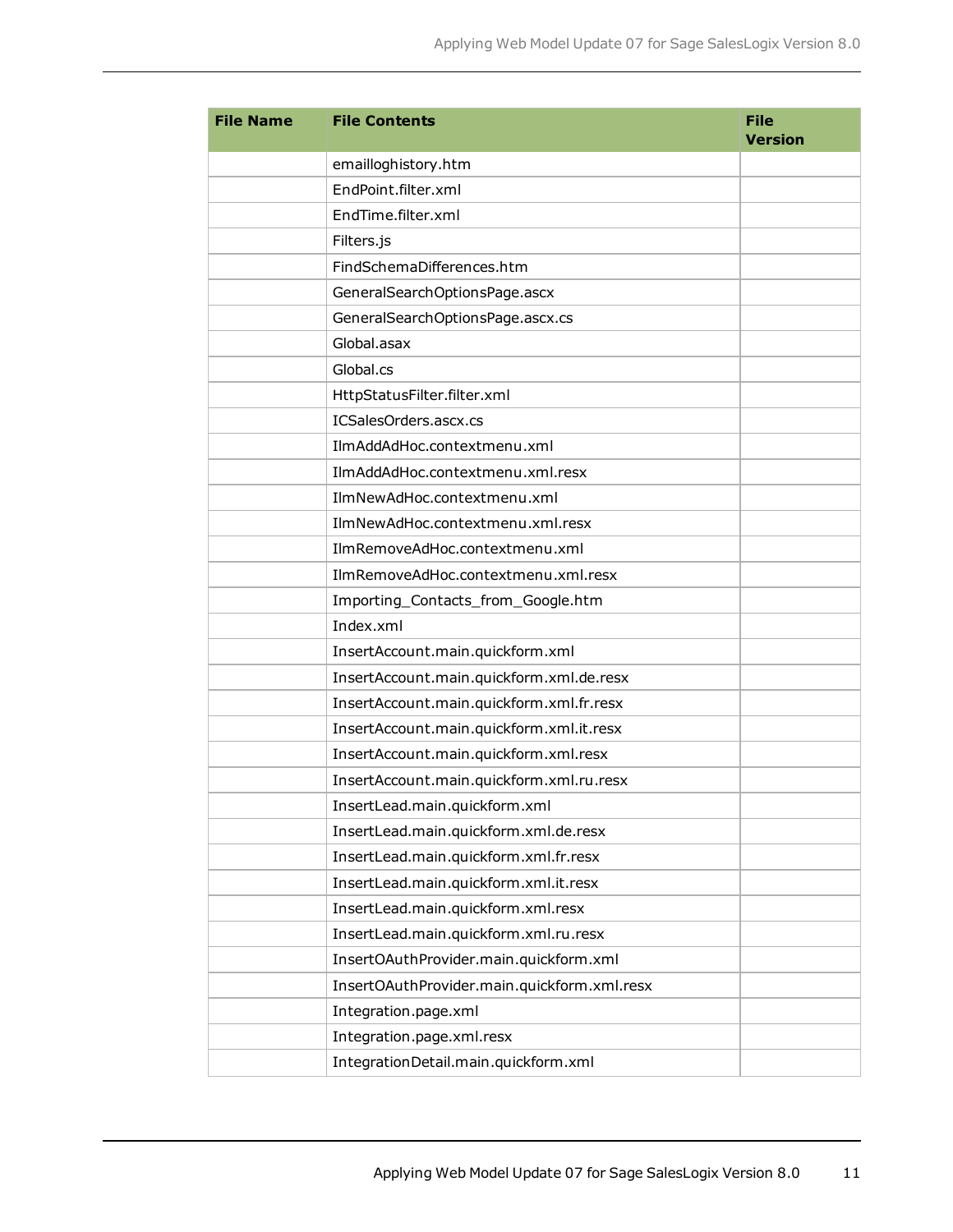| <b>File Name</b> | <b>File Contents</b>                               | <b>File</b><br><b>Version</b> |
|------------------|----------------------------------------------------|-------------------------------|
|                  | IntegrationDetail.main.quickform.xml.resx          |                               |
|                  | IntegrationDetail.smartpart.xml                    |                               |
|                  | IntegrationDetail.smartpart.xml.resx               |                               |
|                  | IntegrationExtendedDetails.main.quickform.xml      |                               |
|                  | IntegrationExtendedDetails.main.quickform.xml.resx |                               |
|                  | IntegrationExtendedDetails.smartpart.xml           |                               |
|                  | IntegrationExtendedDetails.smartpart.xml.resx      |                               |
|                  | IntegrationLinks.main.quickform.xml                |                               |
|                  | IntegrationLinks.main.quickform.xml.resx           |                               |
|                  | IntegrationLinks.smartpart.xml                     |                               |
|                  | IntegrationLinks.smartpart.xml.resx                |                               |
|                  | IntegrationListContextMenu.contextmenu.xml         |                               |
|                  | IntegrationListContextMenu.contextmenu.xml.resx    |                               |
|                  | IntegrationOptions.main.quickform.xml              |                               |
|                  | IntegrationOptions.main.quickform.xml.resx         |                               |
|                  | IntegrationOptions.smartpart.xml                   |                               |
|                  | IntegrationOptions.smartpart.xml.resx              |                               |
|                  | IntegrationResources.main.quickform.xml            |                               |
|                  | IntegrationResources.main.quickform.xml.resx       |                               |
|                  | IntegrationResources.smartpart.xml                 |                               |
|                  | IntegrationResources.smartpart.xml.resx            |                               |
|                  | Integrations.main.quickform.xml                    |                               |
|                  | Integrations.main.quickform.xml.resx               |                               |
|                  | Integrations.smartpart.xml                         |                               |
|                  | Integrations.smartpart.xml.resx                    |                               |
|                  | Integrations_Detail_View.htm                       |                               |
|                  | Integrations_Info_Boxes.htm                        |                               |
|                  | Integrations_Links_Add_Edit_Basic.htm              |                               |
|                  | Integrations_Links_Add_Edit_OAuth.htm              |                               |
|                  | Integrations_Links_Tab.htm                         |                               |
|                  | Integrations_List_View.htm                         |                               |
|                  | Integrations_Mapping_Tab.htm                       |                               |
|                  | Integrations Options Tab.htm                       |                               |
|                  | Integrations_Resource_Add_Edit.htm                 |                               |
|                  | Integrations_Scopes_Tab.htm                        |                               |
|                  | Integrations_Users_Tab.htm                         |                               |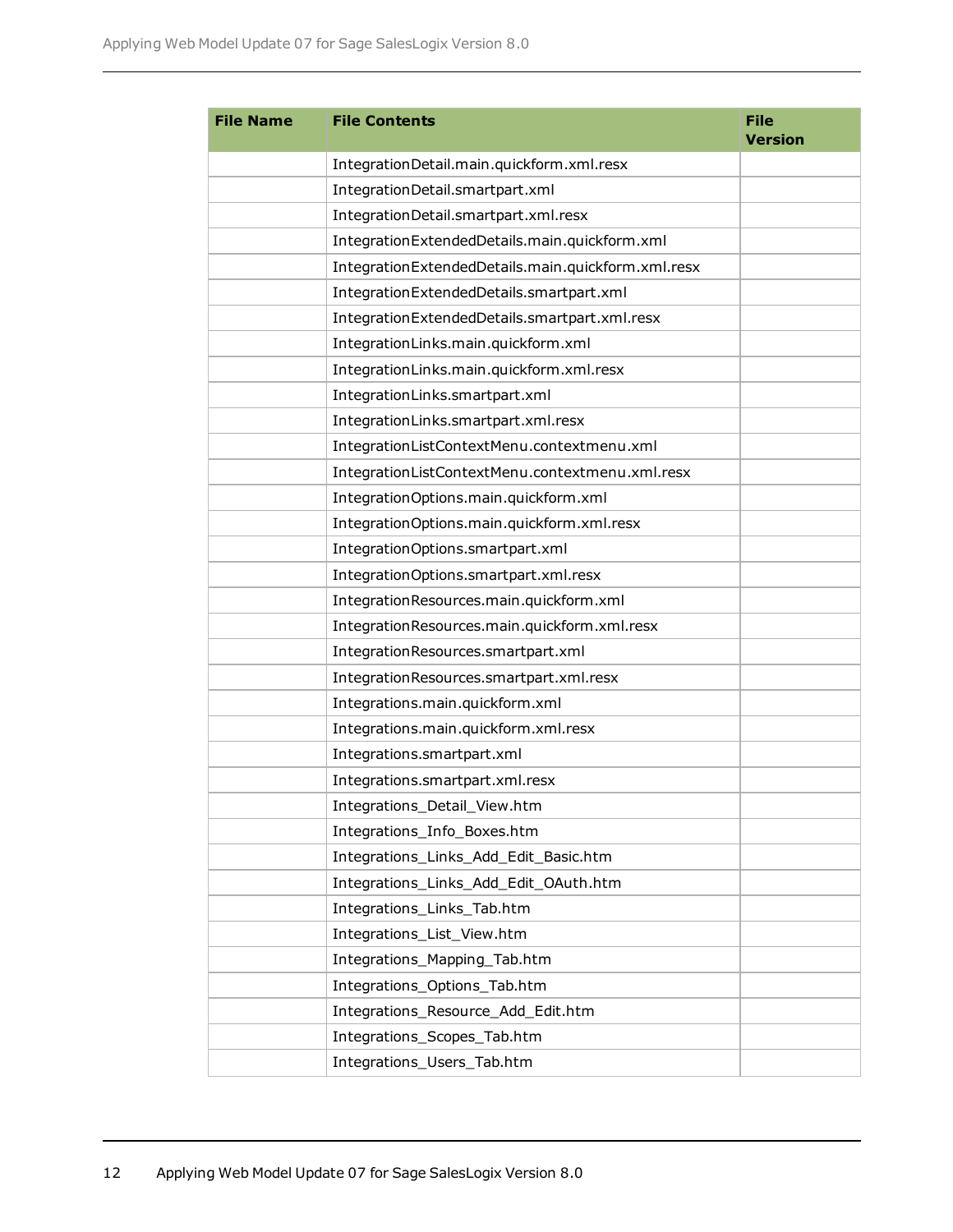| <b>File Name</b> | <b>File Contents</b>                     | <b>File</b><br><b>Version</b> |
|------------------|------------------------------------------|-------------------------------|
|                  | IntegrationSetup.page.xml                |                               |
|                  | IntegrationSetup.page.xml.de.resx        |                               |
|                  | IntegrationSetup.page.xml.fr.resx        |                               |
|                  | IntegrationSetup.page.xml.it.resx        |                               |
|                  | IntegrationSetup.page.xml.resx           |                               |
|                  | IntegrationSetup.page.xml.ru.resx        |                               |
|                  | IntegrationUsers.main.quickform.xml      |                               |
|                  | IntegrationUsers.main.quickform.xml.resx |                               |
|                  | IntegrationUsers.smartpart.xml           |                               |
|                  | IntegrationUsers.smartpart.xml.resx      |                               |
|                  | Introducing_Integration.htm              |                               |
|                  | LeadSearchAndConvert.ascx.cs             |                               |
|                  | LeadSearchForDuplicates.ascx.cs          |                               |
|                  | Linking_Records.htm                      |                               |
|                  | LinkType.filter.xml                      |                               |
|                  | LiteratureManagementTasks.ascx.cs        |                               |
|                  | LitRequestForm.ascx                      |                               |
|                  | LiveGroupViewer.smartpart.xml            |                               |
|                  | LiveGroupViewer.smartpart.xml.resx       |                               |
|                  | log4net.config                           |                               |
|                  | Login.aspx                               |                               |
|                  | Login.master                             |                               |
|                  | LogItems.main.quickform.xml              |                               |
|                  | LogItems.main.quickform.xml.de.resx      |                               |
|                  | LogItems.main.quickform.xml.fr.resx      |                               |
|                  | LogItems.main.quickform.xml.it.resx      |                               |
|                  | LogItems.main.quickform.xml.resx         |                               |
|                  | LogItems.main.quickform.xml.ru.resx      |                               |
|                  | Logoff.aspx                              |                               |
|                  | Logoff.aspx.resx                         |                               |
|                  | ManageStages.ascx.cs                     |                               |
|                  | ManageTargets.ascx.cs                    |                               |
|                  | manifest.xml                             |                               |
|                  | Matching.smartpart.xml                   |                               |
|                  | Matching.smartpart.xml.de.resx           |                               |
|                  | Matching.smartpart.xml.fr.resx           |                               |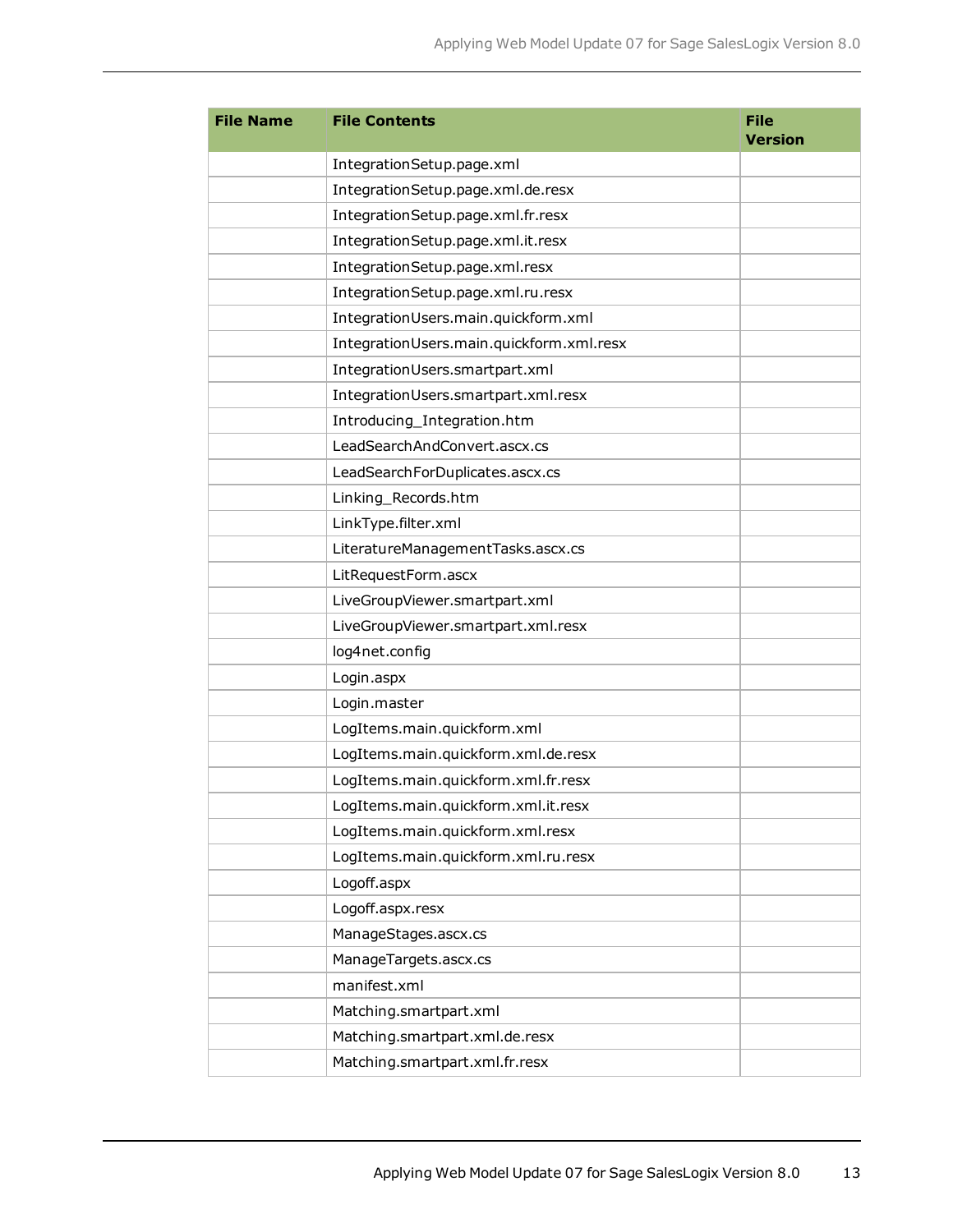| <b>File Name</b> | <b>File Contents</b>                           | <b>File</b><br><b>Version</b> |
|------------------|------------------------------------------------|-------------------------------|
|                  | Matching.smartpart.xml.it.resx                 |                               |
|                  | Matching.smartpart.xml.resx                    |                               |
|                  | Matching.smartpart.xml.ru.resx                 |                               |
|                  | Matching_Tab.htm                               |                               |
|                  | menuItemCreateNewIntegrationGroup.             |                               |
|                  | contextmenu.xml                                |                               |
|                  | menuItemCreateNewIntegrationLinkGroup.         |                               |
|                  | contextmenu.xml                                |                               |
|                  | menuItemCreateNewIntegrationLinkGroup.         |                               |
|                  | contextmenu.xml.resx                           |                               |
|                  | menuItemLookupIntegration.contextmenu.xml      |                               |
|                  | menuItemLookupIntegration.contextmenu.xml.resx |                               |
|                  | menuItemLookupIntegrationLink.contextmenu.xml  |                               |
|                  | menuItemLookupIntegrationLink.contextmenu.     |                               |
|                  | xml.resx                                       |                               |
|                  | MergeRecords.ascx.cs                           |                               |
|                  | mnuCalendarHistoryOpen.contextmenu.xml         |                               |
|                  | mnuCalendarHistoryOpen.contextmenu.xml.de.resx |                               |
|                  | mnuCalendarHistoryOpen.contextmenu.xml.fr.resx |                               |
|                  | mnuCalendarHistoryOpen.contextmenu.xml.it.resx |                               |
|                  | mnuCalendarHistoryOpen.contextmenu.xml.resx    |                               |
|                  | mnuCalendarHistoryOpen.contextmenu.xml.ru.resx |                               |
|                  | Name.filter.xml                                |                               |
|                  | navAdministrationIntegrations.navitem.xml      |                               |
|                  | navAdministrationIntegrations.navitem.xml.resx |                               |
|                  | navIntegration.navgroup.xml                    |                               |
|                  | navIntegration.navgroup.xml.resx               |                               |
|                  | navIntegrationIntegrations.navitem.xml         |                               |
|                  | navIntegrationIntegrations.navitem.xml.resx    |                               |
|                  | navIntegrationSyncJobs.navitem.xml             |                               |
|                  | navIntegrationSyncJobs.navitem.xml.resx        |                               |
|                  | navIntegrationSyncResults.navitem.xml          |                               |
|                  | navIntegrationSyncResults.navitem.xml.resx     |                               |
|                  | navSyncJobs.navitem.xml                        |                               |
|                  | navSyncJobs.navitem.xml.de.resx                |                               |
|                  | navSyncJobs.navitem.xml.fr.resx                |                               |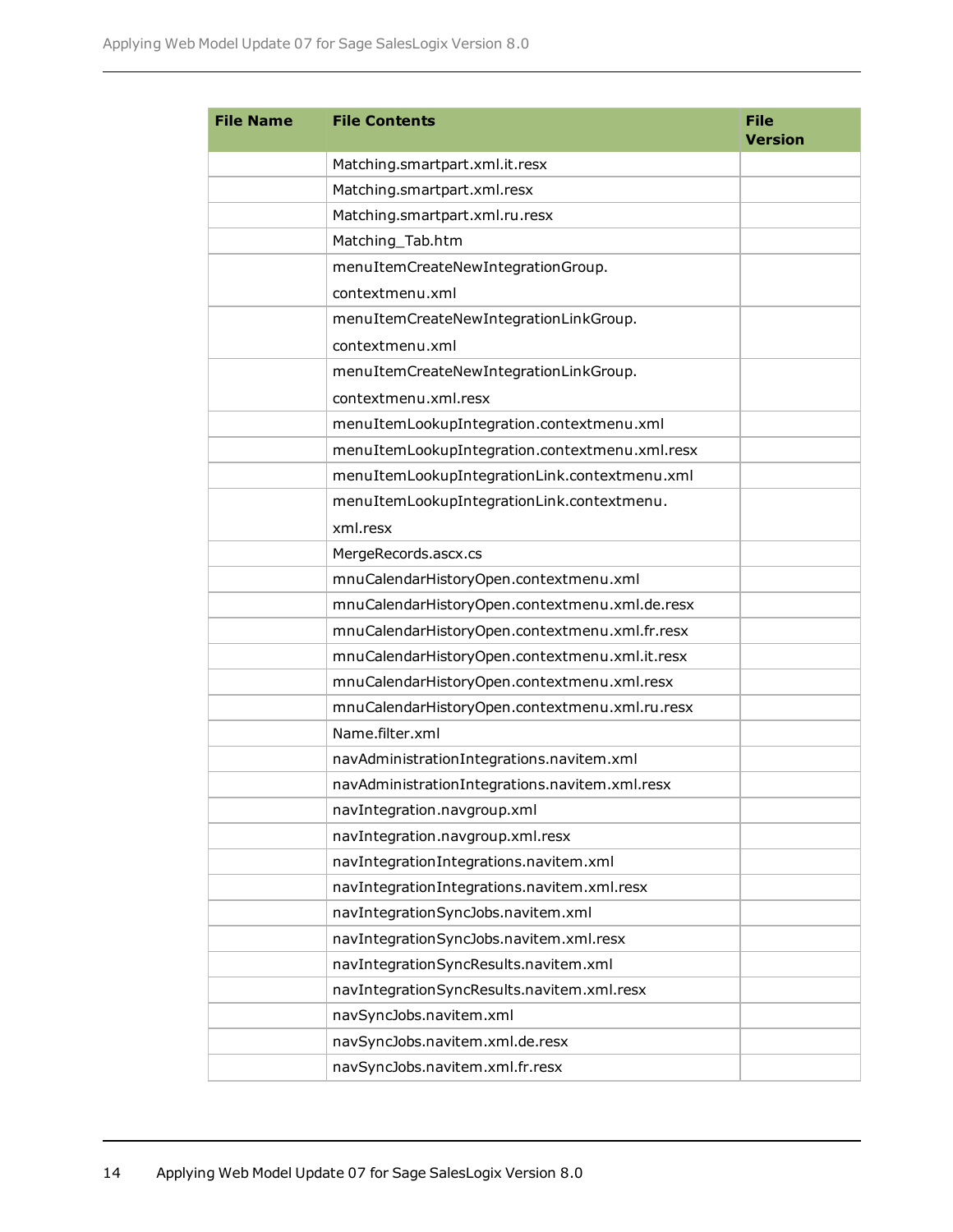| <b>File Name</b> | <b>File Contents</b>                                       | <b>File</b><br><b>Version</b> |
|------------------|------------------------------------------------------------|-------------------------------|
|                  | navSyncJobs.navitem.xml.it.resx                            |                               |
|                  | navSyncJobs.navitem.xml.resx                               |                               |
|                  | navSyncJobs.navitem.xml.ru.resx                            |                               |
|                  | navSyncResults.navitem.xml                                 |                               |
|                  | navSyncResults.navitem.xml.de.resx                         |                               |
|                  | navSyncResults.navitem.xml.fr.resx                         |                               |
|                  | navSyncResults.navitem.xml.it.resx                         |                               |
|                  | navSyncResults.navitem.xml.resx                            |                               |
|                  | navSyncResults.navitem.xml.ru.resx                         |                               |
|                  | OAuth1AuthorizationServiceViewController.cs                |                               |
|                  | OAuth2AuthorizationServiceViewController.cs                |                               |
|                  | OAuthBase.cs                                               |                               |
|                  | OAuthOptionsPage.ascx                                      |                               |
|                  | OAuthOptionsPage.ascx.cs                                   |                               |
|                  | OAuthOptionsPage.ascx.resx                                 |                               |
|                  | OAuthOptionsPage.smartpart.xml                             |                               |
|                  | OAuthOptionsPage.smartpart.xml.resx                        |                               |
|                  | OAuthProviderDetail.main.quickform.xml                     |                               |
|                  | OAuthProviderDetail.main.quickform.xml.resx                |                               |
|                  | OnAfterInsert.method.xml                                   |                               |
|                  | OnAfterUpdate.method.xml                                   |                               |
|                  | OpportunityDetails.main.quickform.xml                      |                               |
|                  | OpportunityDetails.main.quickform.xml.de.resx              |                               |
|                  | OpportunityDetails.main.quickform.xml.fr.resx              |                               |
|                  | OpportunityDetails.main.quickform.xml.it.resx              |                               |
|                  | OpportunityDetails.main.quickform.xml.resx                 |                               |
|                  | OpportunityDetails.main.quickform.xml.ru.resx              |                               |
|                  | OpportunityDetails.SetupIntegrationContract.<br>method.xml |                               |
|                  | OpportunityProducts.main.quickform.xml                     |                               |
|                  | OpportunityProducts.main.quickform.xml.de.resx             |                               |
|                  | OpportunityProducts.main.quickform.xml.fr.resx             |                               |
|                  | OpportunityProducts.main.quickform.xml.it.resx             |                               |
|                  | OpportunityProducts.main.quickform.xml.resx                |                               |
|                  | OpportunityProducts.main.quickform.xml.ru.resx             |                               |
|                  | OpportunitySalesProcess.ascx.cs                            |                               |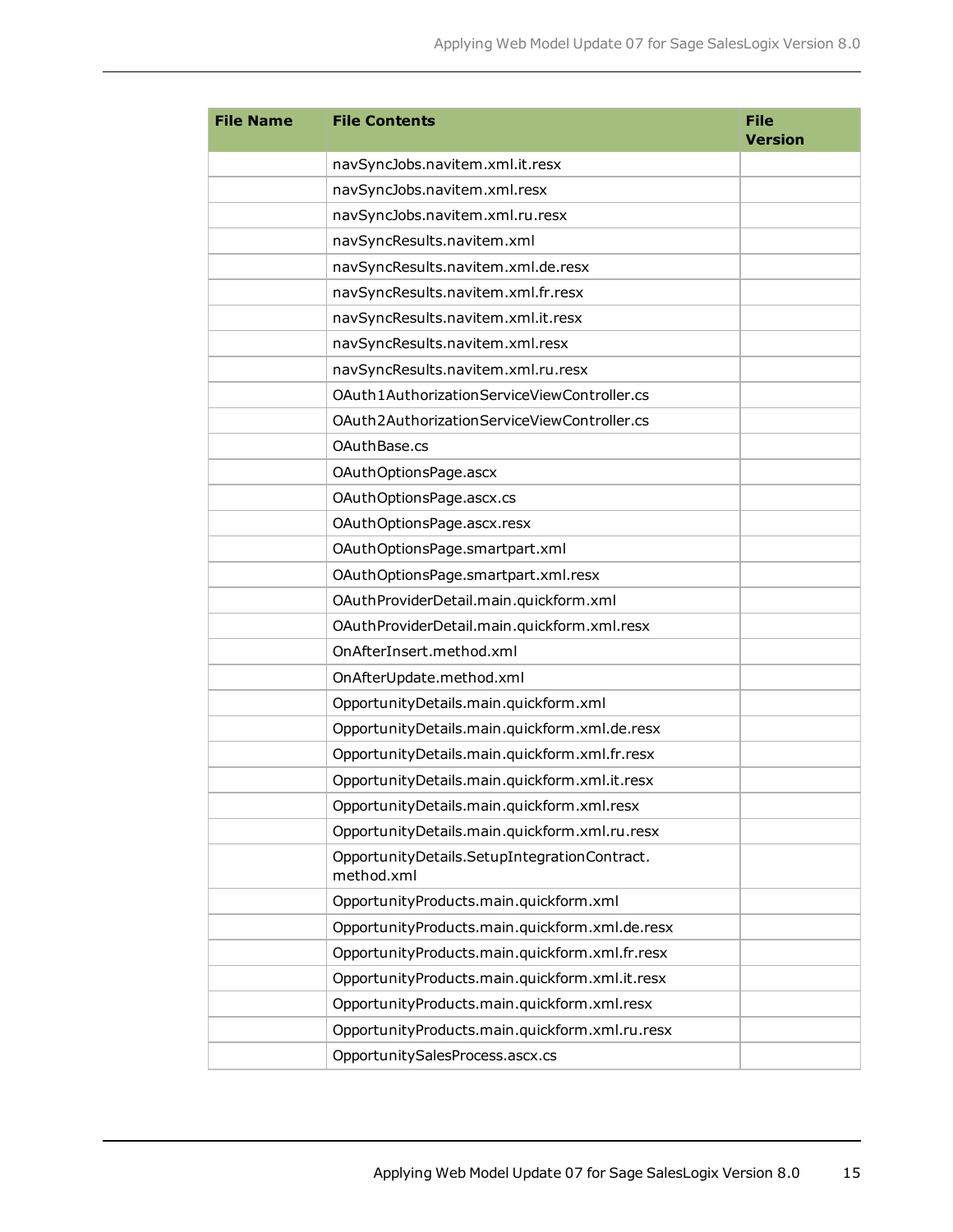| <b>File Name</b> | <b>File Contents</b>                                                                  | <b>File</b><br><b>Version</b> |
|------------------|---------------------------------------------------------------------------------------|-------------------------------|
|                  | OpportunitySalesProcess_ClientScript.js                                               |                               |
|                  | OpportunitySnapShot.ascx                                                              |                               |
|                  | PackageKitChildView.PACKAGEKITCHILDVIEW.<br>entity.xml                                |                               |
|                  | PickListItemView.PICKLISTITEMVIEW.entity.xml                                          |                               |
|                  | PickListView.PICKLISTVIEW.entity.xml                                                  |                               |
|                  | prefsedit.htm                                                                         |                               |
|                  | Probability.filter.xml                                                                |                               |
|                  | ProdPackageKitView.PRODPACKAGEKITVIEW.<br>entity.xml                                  |                               |
|                  | PromoteContact.method.xml                                                             |                               |
|                  | ProviderScopes.main.quickform.xml                                                     |                               |
|                  | ProviderScopes.main.quickform.xml.resx                                                |                               |
|                  | ProviderScopes.smartpart.xml                                                          |                               |
|                  | ProviderScopes.smartpart.xml.resx                                                     |                               |
|                  | QBAddCondition.ascx                                                                   |                               |
|                  | QFLink.WebControlRenderingTemplate.vm                                                 |                               |
|                  | QFMultiTab.WebControlRenderingTemplate.vm                                             |                               |
|                  | QFSDataGrid.WebControlScriptRendering<br>Template.vm                                  |                               |
|                  | QueryBuilderMain.js                                                                   |                               |
|                  | Sage.Platform.Application.Caching.<br>CacheInitializationService.service.xml          |                               |
|                  | Sage.Platform.Scheduling.ISchedulerClientService.<br>service.xml                      |                               |
|                  | Sage.Platform.Scheduling.SData.dll                                                    | 8.0.0.8557                    |
|                  | Sage.SalesLogix.Client.GroupBuilder.<br>Modules.GroupViewerModule.module.xml          |                               |
|                  | Sage.SnippetLibrary.CSharp. @.03ece52b-ed84-472f-<br>acc0-1c9e6f421871.codesnippet.cs |                               |
|                  | Sage.SnippetLibrary.CSharp. @.17fcd96c-11d5-4f93-<br>b3af-dd201789d02c.codesnippet.cs |                               |
|                  | Sage.SnippetLibrary.CSharp. @.1a2a450c-2d2e-4f15-<br>b619-2ad176aae159.codesnippet.cs |                               |
|                  | Sage.SnippetLibrary.CSharp. @.20a2a4bc-a0f1-4853-<br>acb2-e8a6431fb2c3.codesnippet.cs |                               |
|                  | Sage.SnippetLibrary.CSharp. @.3339a093-f22a-4c0c-<br>b4c4-56592016706c.codesnippet.cs |                               |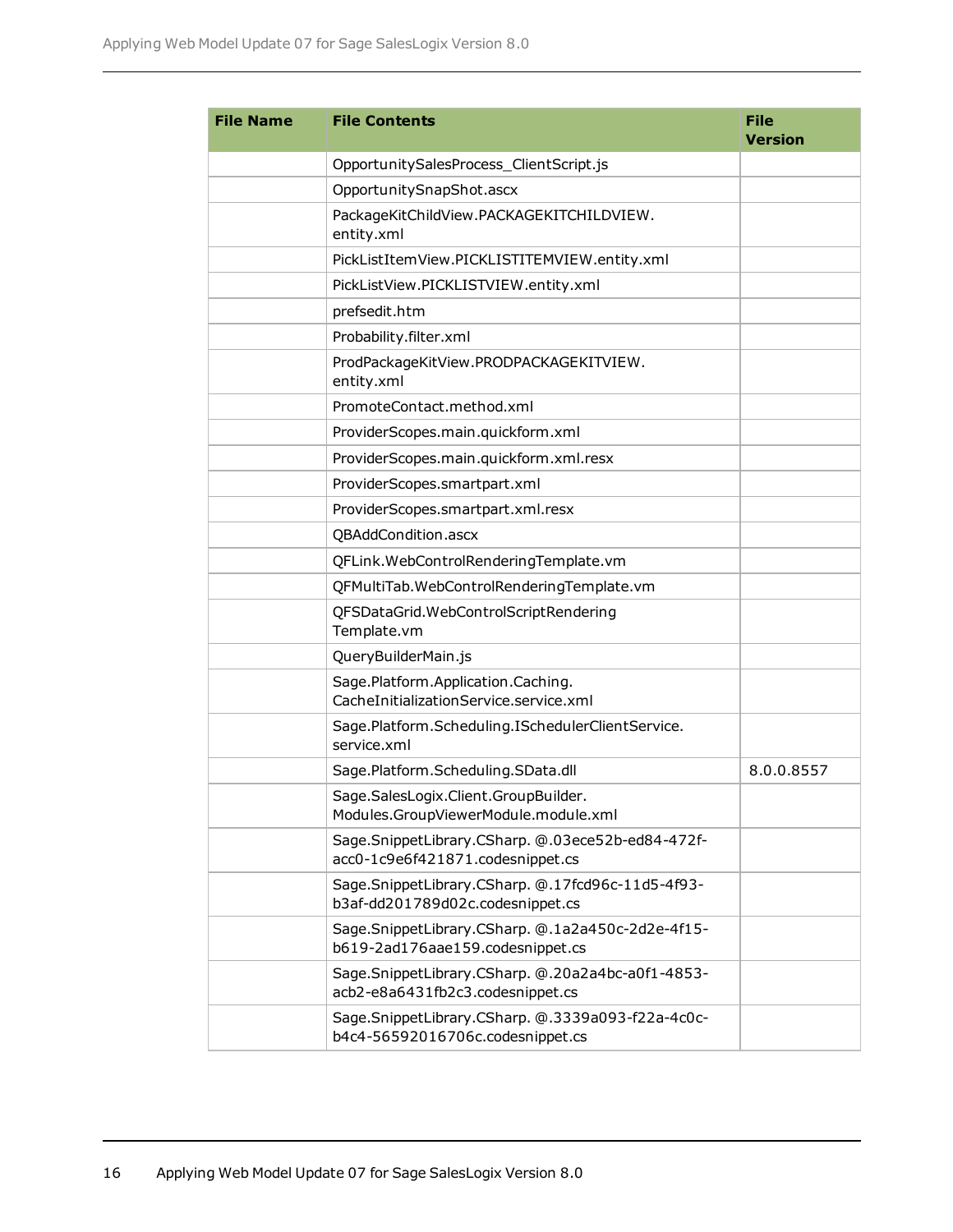| <b>File Name</b> | <b>File Contents</b>                                         | <b>File</b><br><b>Version</b> |
|------------------|--------------------------------------------------------------|-------------------------------|
|                  | Sage.SnippetLibrary.CSharp. @.9cf68f6b-e657-4280-            |                               |
|                  | a31d-609fb82ddd37.codesnippet.cs                             |                               |
|                  | SalesLogix.resx                                              |                               |
|                  | SalesOrderProducts.btnAddCustomProduct<br>OnClick.method.xml |                               |
|                  | SalesOrderProducts.main.quickform.xml                        |                               |
|                  | SalesOrderProducts.main.quickform.xml.de.resx                |                               |
|                  | SalesOrderProducts.main.quickform.xml.fr.resx                |                               |
|                  | SalesOrderProducts.main.quickform.xml.it.resx                |                               |
|                  | SalesOrderProducts.main.quickform.xml.resx                   |                               |
|                  | SalesOrderProducts.main.quickform.xml.ru.resx                |                               |
|                  | SalesOrderProducts.OnLoadHandler.method.xml                  |                               |
|                  | SalesProcessAudit.SALESPROCESSAUDIT.entity.xml               |                               |
|                  | SalesProcesses.SALESPROCESSES.entity.xml                     |                               |
|                  | SalesQuotationSyncView.<br>SALESQUOTATIONSYNCVIEW.entity.xml |                               |
|                  | SData_Detail_view.htm                                        |                               |
|                  | SData_Integrations_Tab.htm                                   |                               |
|                  | SDataListViewer.smartpart.xml                                |                               |
|                  | SDataListViewer.smartpart.xml.de.resx                        |                               |
|                  | SDataListViewer.smartpart.xml.fr.resx                        |                               |
|                  | SDataListViewer.smartpart.xml.it.resx                        |                               |
|                  | SDataListViewer.smartpart.xml.resx                           |                               |
|                  | SDataListViewer.smartpart.xml.ru.resx                        |                               |
|                  | Search Results.ascx.cs                                       |                               |
|                  | SelectAccountAddress.main.quickform.xml                      |                               |
|                  | SelectAccountAddress.main.quickform.xml.de.resx              |                               |
|                  | SelectAccountAddress.main.quickform.xml.fr.resx              |                               |
|                  | SelectAccountAddress.main.quickform.xml.it.resx              |                               |
|                  | SelectAccountAddress.main.quickform.xml.resx                 |                               |
|                  | SelectAccountAddress.main.quickform.xml.ru.resx              |                               |
|                  | Selecting_Contacts_to_Sync.htm                               |                               |
|                  | Selecting_Tasks_to_Sync_from_Google.htm                      |                               |
|                  | SelectOperatingAccount.ascx.cs                               |                               |
|                  | SendTicketEmail.ascx.cs                                      |                               |
|                  | SendTicketEmail_ClientScript.js                              |                               |
|                  | Service.js                                                   |                               |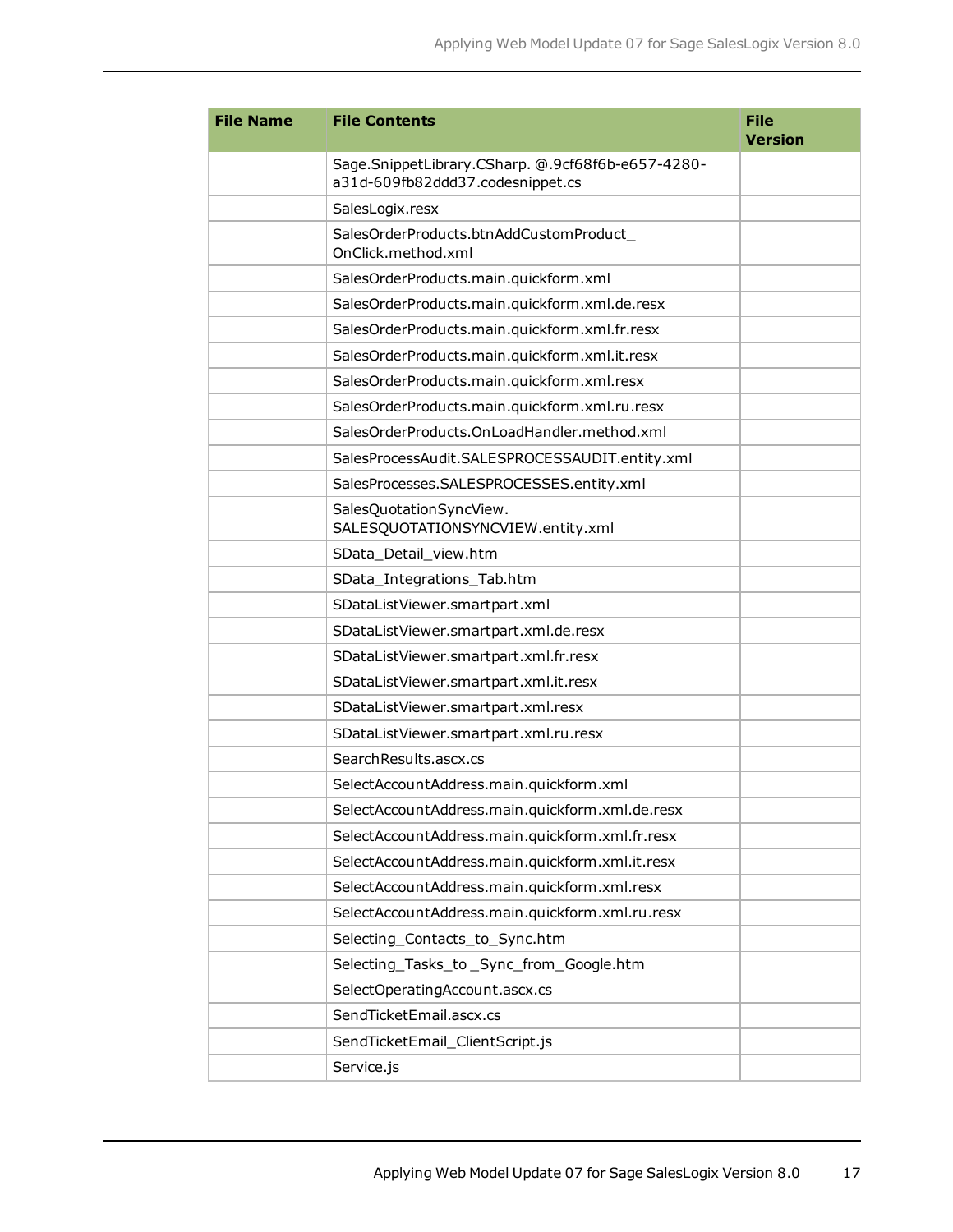| <b>File Name</b> | <b>File Contents</b>                          | <b>File</b><br><b>Version</b> |
|------------------|-----------------------------------------------|-------------------------------|
|                  | SetLinkEnabledState.method.xml                |                               |
|                  | settings_16.png                               |                               |
|                  | Setup_Accounting_Integration.htm              |                               |
|                  | SlxDesktopIntegrationSetup.exe                | 8.0.8479.0                    |
|                  | SlxEndPointDetails.btnSave_OnClick.method.xml |                               |
|                  | SlxEndPointDetails.main.quickform.xml         |                               |
|                  | SlxEndPointDetails.main.quickform.xml.de.resx |                               |
|                  | SlxEndPointDetails.main.quickform.xml.fr.resx |                               |
|                  | SlxEndPointDetails.main.quickform.xml.it.resx |                               |
|                  | SlxEndPointDetails.main.quickform.xml.resx    |                               |
|                  | SlxEndPointDetails.main.quickform.xml.ru.resx |                               |
|                  | SlxEndPointDetails.smartpart.xml              |                               |
|                  | SlxEndPointDetails.smartpart.xml.de.resx      |                               |
|                  | SlxEndPointDetails.smartpart.xml.fr.resx      |                               |
|                  | SlxEndPointDetails.smartpart.xml.it.resx      |                               |
|                  | SlxEndPointDetails.smartpart.xml.resx         |                               |
|                  | SlxEndPointDetails.smartpart.xml.ru.resx      |                               |
|                  | slxgetstarted.htm                             |                               |
|                  | SpeedSearch.ascx.cs                           |                               |
|                  | Sql.js                                        |                               |
|                  | StartDate.filter.xml                          |                               |
|                  | sync_16x16.png                                |                               |
|                  | Sync_Disable.png                              |                               |
|                  | Sync_Enable.png                               |                               |
|                  | Sync_History_Tab.htm                          |                               |
|                  | Sync_Job_Detail_View.htm                      |                               |
|                  | Sync_Job_Sync_History_Tab.htm                 |                               |
|                  | Sync Jobs List View.htm                       |                               |
|                  | Sync_Results_List_View.htm                    |                               |
|                  | SyncDigest.SYNCDIGEST.entity.xml              |                               |
|                  | Synced_Activities_Tab.htm                     |                               |
|                  | SyncedSource.filter.xml                       |                               |
|                  | SyncEnabled.filter.xml                        |                               |
|                  | SyncFrom.filter.xml                           |                               |
|                  | SyncHistory.main.quickform.xml                |                               |
|                  | SyncHistory.main.quickform.xml.resx           |                               |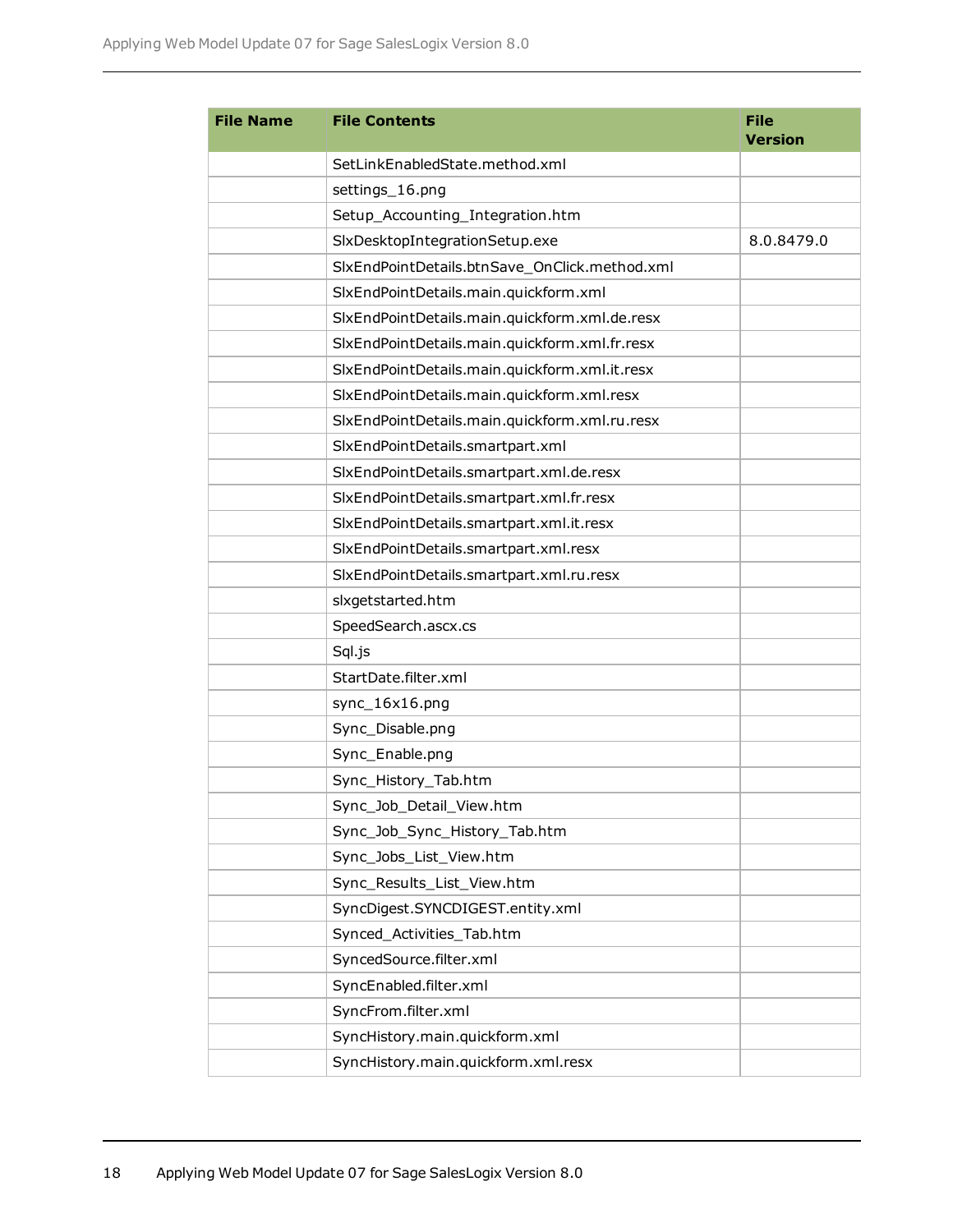| <b>File Name</b> | <b>File Contents</b>                        | <b>File</b><br><b>Version</b> |
|------------------|---------------------------------------------|-------------------------------|
|                  | SyncHistory.smartpart.xml                   |                               |
|                  | SyncHistory.smartpart.xml.resx              |                               |
|                  | Synchronization_Tab.htm                     |                               |
|                  | Synchronizing_Your_Calendar_with_Google.htm |                               |
|                  | Syncing_Contacts_with_Google.htm            |                               |
|                  | SyncJob.page.xml                            |                               |
|                  | SyncJob.page.xml.de.resx                    |                               |
|                  | SyncJob.page.xml.fr.resx                    |                               |
|                  | SyncJob.page.xml.it.resx                    |                               |
|                  | SyncJob.page.xml.resx                       |                               |
|                  | SyncJob.page.xml.ru.resx                    |                               |
|                  | SyncJobDetails.main.quickform.xml           |                               |
|                  | SyncJobDetails.main.quickform.xml.de.resx   |                               |
|                  | SyncJobDetails.main.quickform.xml.fr.resx   |                               |
|                  | SyncJobDetails.main.quickform.xml.it.resx   |                               |
|                  | SyncJobDetails.main.quickform.xml.resx      |                               |
|                  | SyncJobDetails.main.quickform.xml.ru.resx   |                               |
|                  | SyncMethod.filter.xml                       |                               |
|                  | SyncResult.page.xml                         |                               |
|                  | SyncResult.page.xml.de.resx                 |                               |
|                  | SyncResult.page.xml.fr.resx                 |                               |
|                  | SyncResult.page.xml.it.resx                 |                               |
|                  | SyncResult.page.xml.resx                    |                               |
|                  | SyncResult.page.xml.ru.resx                 |                               |
|                  | SyncResultDetail.main.quickform.xml         |                               |
|                  | SyncResultDetail.main.quickform.xml.de.resx |                               |
|                  | SyncResultDetail.main.quickform.xml.fr.resx |                               |
|                  | SyncResultDetail.main.quickform.xml.it.resx |                               |
|                  | SyncResultDetail.main.quickform.xml.resx    |                               |
|                  | SyncResultDetail.main.quickform.xml.ru.resx |                               |
|                  | SyncResultDetail.smartpart.xml              |                               |
|                  | SyncResultDetail.smartpart.xml.de.resx      |                               |
|                  | SyncResultDetail.smartpart.xml.fr.resx      |                               |
|                  | SyncResultDetail.smartpart.xml.it.resx      |                               |
|                  | SyncResultDetail.smartpart.xml.resx         |                               |
|                  | SyncResultDetail.smartpart.xml.ru.resx      |                               |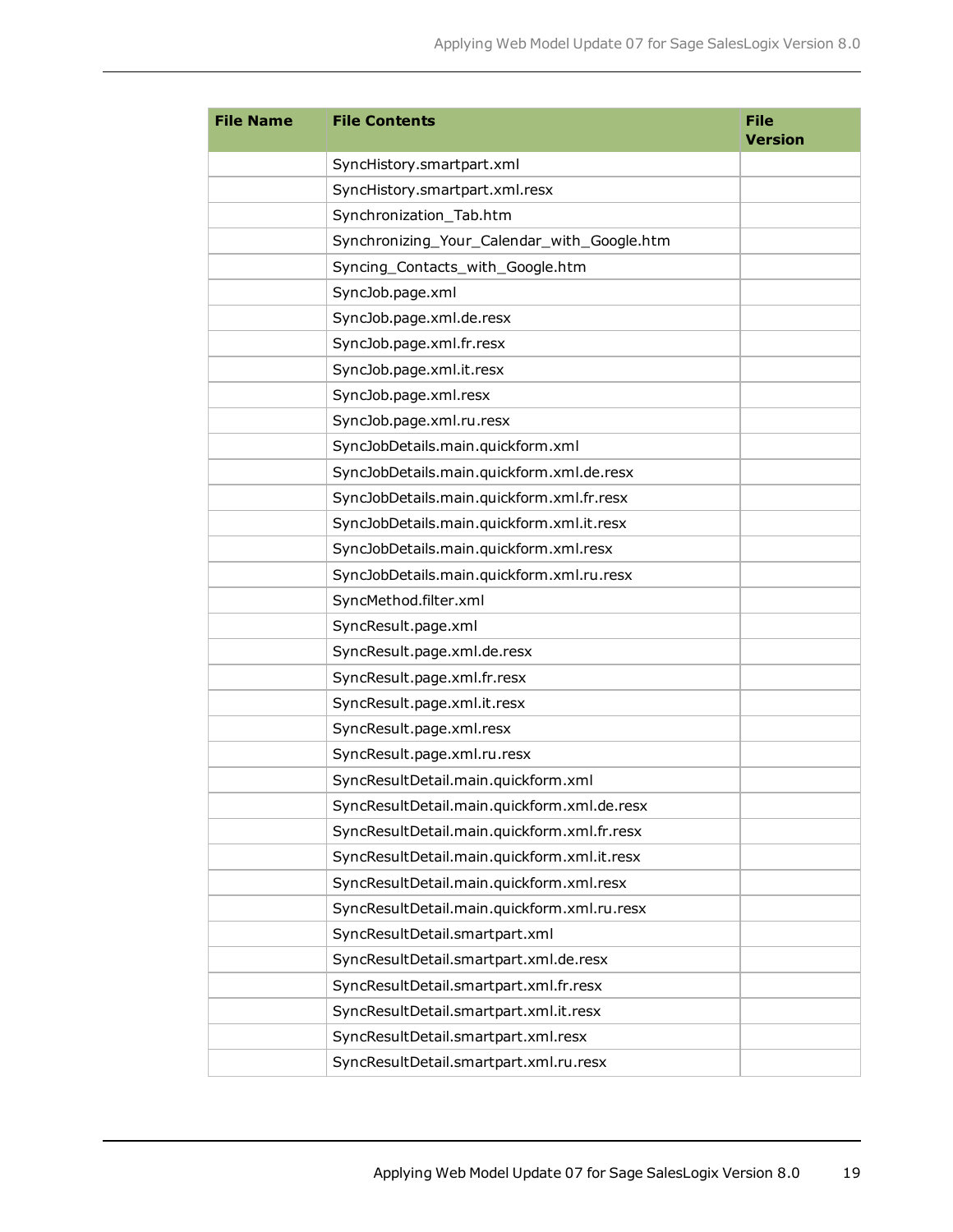| <b>File Name</b>                       | <b>File Contents</b>                           | <b>File</b><br><b>Version</b> |
|----------------------------------------|------------------------------------------------|-------------------------------|
|                                        | SyncResultsDetailView.htm                      |                               |
|                                        | Task_Pane_Group_List.htm                       |                               |
|                                        | taskpane.htm                                   |                               |
|                                        | TicketTimeline.mashup.xml                      |                               |
|                                        | Toc.xml                                        |                               |
|                                        | Troubleshooting_Duplicate_Events_in_Google.htm |                               |
|                                        | UpdateAccountOptions.ascx.resx                 |                               |
|                                        | UpdateTargets.ascx.cs                          |                               |
|                                        | User_Detail_View.htm                           |                               |
|                                        | UserIntegrations.main.quickform.xml            |                               |
|                                        | UserIntegrations.main.quickform.xml.resx       |                               |
|                                        | UserIntegrations.smartpart.xml                 |                               |
|                                        | UserIntegrations.smartpart.xml.resx            |                               |
|                                        | UserNotification.USERNOTIFICATION.entity.xml   |                               |
|                                        | Users_Integrations_Tab.htm                     |                               |
|                                        | Using_External_Integrations.htm                |                               |
|                                        | Using_Google_Mail_Integration.htm              |                               |
|                                        | Using_Sage_SalesLogix_Integration.htm          |                               |
|                                        | Using_the_Calendar.htm                         |                               |
|                                        | Using_the_Contact_Detail_View.htm              |                               |
|                                        | using_the_lead_detail_view.htm                 |                               |
|                                        | ValidateSyncDigestResources.method.xml         |                               |
|                                        | Web.config                                     |                               |
|                                        | Working_with_Activities_View.htm               |                               |
| SlxDesktop<br>Integration<br>Setup.exe | Desktop Manager.chm                            |                               |
|                                        | Lumisoft.Net.dll                               | 2.0.4295.<br>19461            |
|                                        | MailMerge.chm                                  |                               |
|                                        | Sage.SData.Client.dll                          | 1.3.1.1467                    |
|                                        | sagegears.dll                                  | 8.0.0.8776                    |
|                                        | SLMN.dll                                       | 8.0.0.8479                    |
|                                        | SlxDesktopManager.exe                          | 8.0.0.8592                    |
|                                        | SLXDocW.dll                                    | 8.0.0.8479                    |
|                                        | SLXFaxW.dll                                    | 8.0.0.8479                    |
|                                        | SLXFramer.ocx                                  | 8.0.0.8479                    |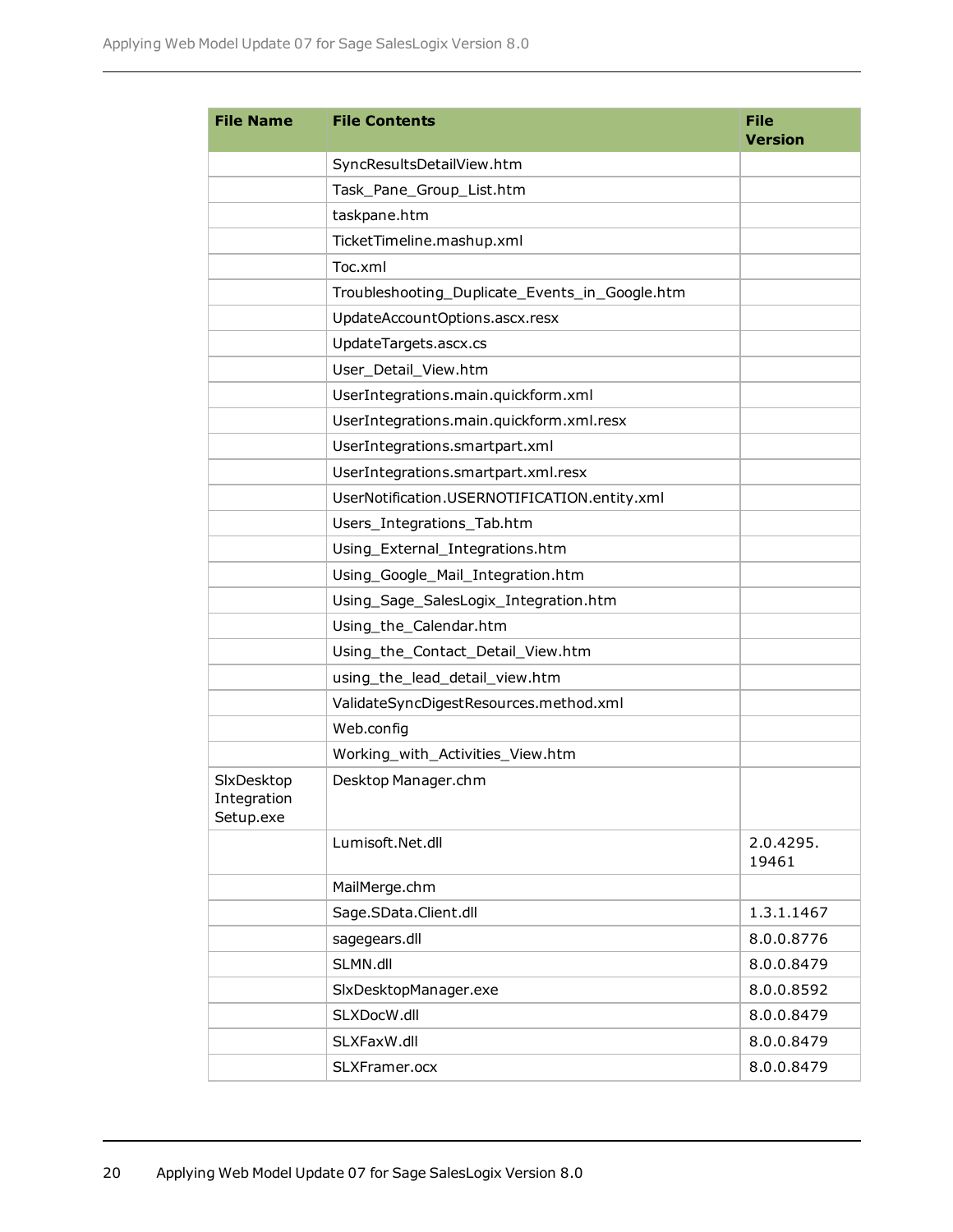| <b>File Name</b> | <b>File Contents</b> | <b>File</b><br><b>Version</b> |
|------------------|----------------------|-------------------------------|
|                  | SLXMMEngineW.dll     | 8.0.0.8479                    |
|                  | SLXMMGUIW.dll        | 8.0.0.8479                    |
|                  | SLXWinFaxW.dll       | 8.0.0.8479                    |

### **Applying the Update**

This Web Model Update affects the following portals:

- Process Host
- . SData
- Sage SalesLogix Web Client
- Customer Portal
- Intellisync
- SLXJobService

#### **Deleting the MergeConfiguration.xml File**

If you customized this file, record your customizations before deleting them.

New configurations have been added to the MergeConfiguration file. You must delete and recreate the file to see the updates. The file is rebuilt when you convert a lead in the Web Client. After you recreate the file, you can add your customizations.

#### **To delete**

- 1. In the **Application Architect**, open the **Virtual File System Explorer**.
- 2. In the tree view expand **Configuration** and expand **Global**.
- 3. If necessary, save the MergeConfiguration.xml file to another location or record any customizations to the file.
- 4. Delete the file.

#### **Installing the VFS Bundle**

Install the SLX v8.0.0 VFS Web Model Update 07.zip bundle using the Sage SalesLogix Application Architect.

#### **To install the bundle**

- 1. Extract the contents of the **SLX\_v800\_Web\_Model\_Update\_07.zip** file to a temporary folder.
- 2. Ensure you have **Write** permissions to the bundle installation folder. Check permissions on the Security tab on the folder properties.
- 3. Open the **Application Architect**.
- 4. In the **Project Explorer**, right-click the project, and then click **Install Bundle**.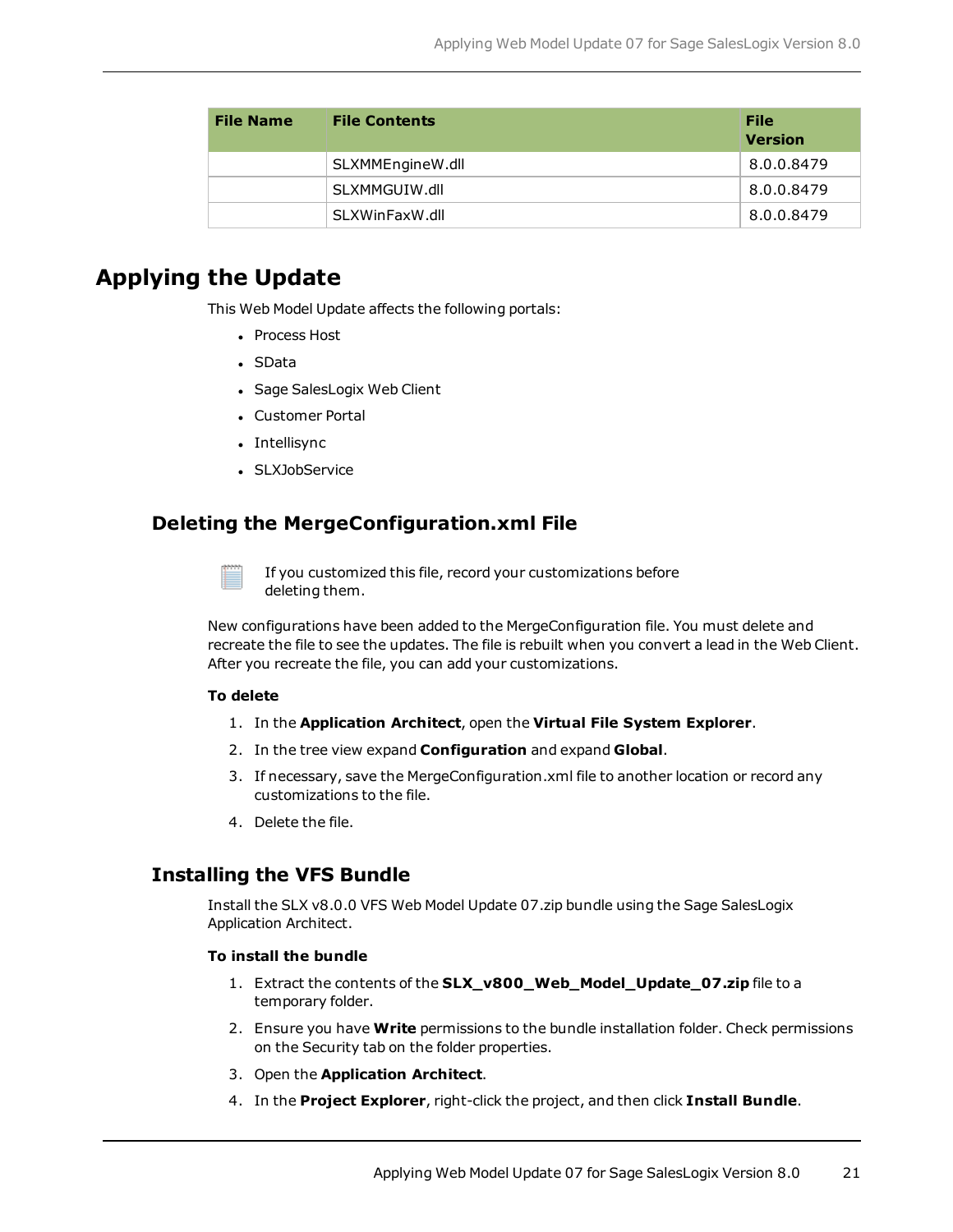- 5. Navigate to the folder where you extracted the Update files, click **SLX v8.0.0 VFS Web Model Update 07.zip**, and then click **Open**.
- 6. On the **Select Bundle** screen, click **Next**.
	- If you have customized your Web Client files, you may receive a message that the bundle contains items that conflict with existing items in this project. See the Application Architect help file topic called 'Merging Changes During Bundle Installation' for instructions before continuing to install the bundle.
		- If you implemented Windows Authentication you should accept the change to the logoff.aspx page. It is no longer necessary to change the Login.aspx reference to the Default.aspx page as specified in the *Sage SalesLogix Implementation Guide* or Administrator online help.
- 7. On the **Select Items** screen, ensure the **Portals** option is selected.
- 8. Click **Next**, and then click **Finish**.

#### **Building and Deploying the Web Changes**

To make your changes available, you must build and deploy the Web portal(s).

#### **To build and deploy**

- 1. In the **Project Explorer**, click the project.
- 2. Press and hold the **CTRL** key, and then on the **Build** menu, click **Build Web Platform**. All the files in the entire assembly for the current project are compiled. Status for the build is displayed in the Output Window at the bottom of the screen.
- 3. When the build is complete, on the **View** menu, click **Deployment Explorer**.
- 4. Expand **Deployments**.
- 5. Double-click the portal to deploy.
- 6. Under **Deployment Targets**, right-click the target portal, and click **Deploy Portal**. View the status of the deployment in the Output window.



• By default, the Sage SalesLogix Web Client portal is set to deploy to the localhost, but you can change these settings to fit your environment.

7. Repeat steps 1-6 for each of the affected portals.